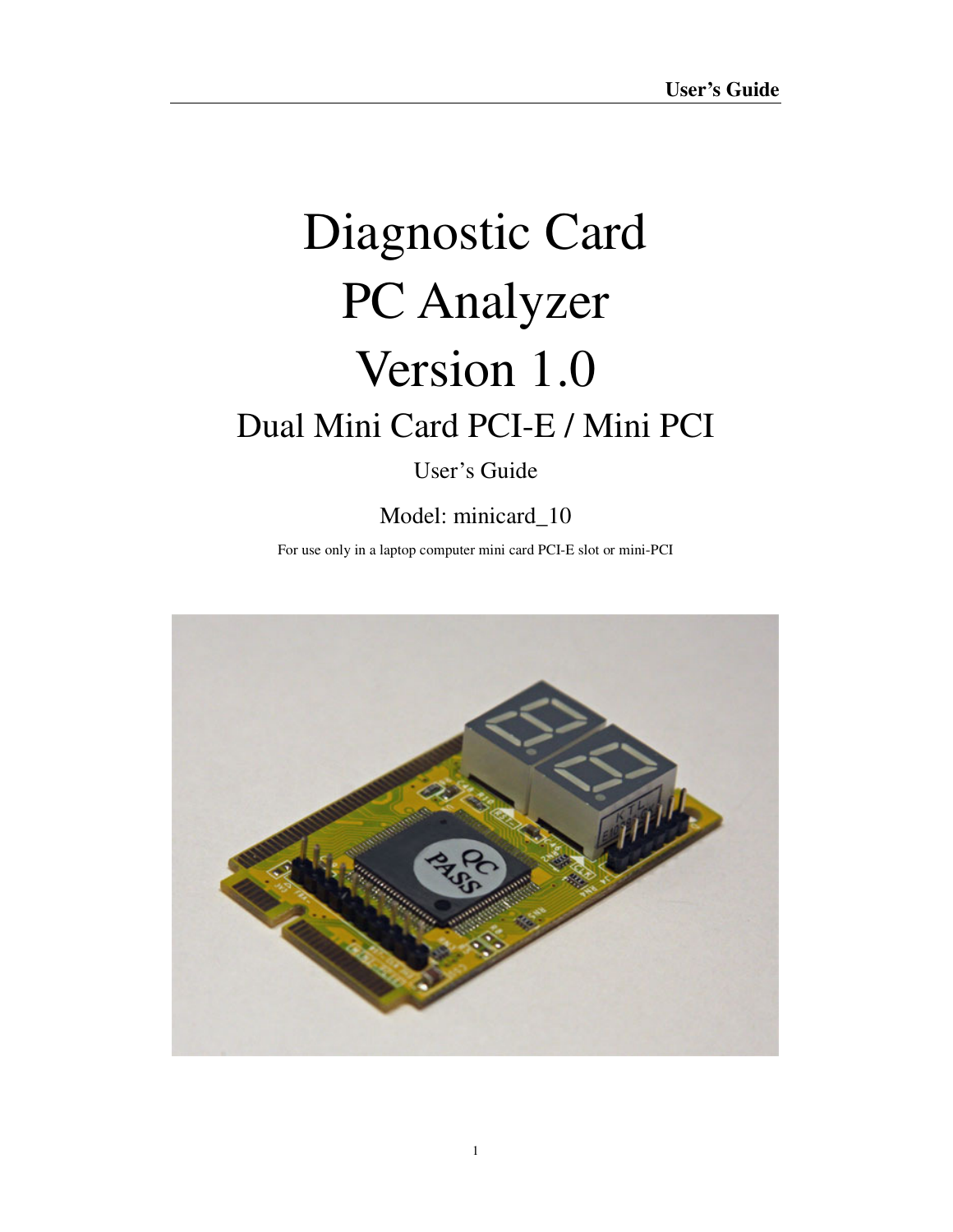# **EVOLUTION**

Dual Mini Card PCI Express and Mini PCI Slot

In laptop machines, the Mini Card PCI Express (PCI-E) replaces the Mini PCI card standard slot design, which is a small internal card functionally identical to standard desktop computer PCI cards. Mini Card PCI-E and Mini PCI cards are used mainly to add communications functions to portable laptop computers that are built- or customized-to-order. The Mini Card PCI Express is half the size of the Mini PCI cards. This allows system designers to include one or two cards, depending on the size constraints of a particular portable computer. Our Diagnostic Card has **BOTH SLOT TYPES** to allow for this technology transition.

# **INTRODUCTION**

This Diagnostic Card is a powerful diagnostic tool for technicians and administrators to troubleshoot various problems of IBM compatible PCs. It is easy to install, yet extremely powerful to use. With Diagnostic Card in hand, you no longer have to go through tedious and time consuming process of trying to figure out what is wrong with your PC hardware. The Diagnostic Card will tell you exactly what is wrong with your PC in just seconds. It saves you time and money.

Our new and improved design of diagnostic card can work with almost all popular types of CPUs, Motherboards, and BIOS.

All though we try, it is not possible to update this manual every time a new motherboard is made by the manufactures. It is always advised to visit the bios manufacture website, and download the latest codes per bios revision. Or visit bioscentral.com for an online reference.

## **System Requirements**

The Diagnostic Card itself only requires an empty mini-PCI or mini-PCI-E expansion slot. The DUAL SLOT design is compatible with older Mini PCI slots as well as the new Mini Card  $\frac{1}{2}$  size slot lead by Dell Computers. It is not necessary to install memory chips to perform analysis. "POST Codes" can be displayed through the hexadecimal display panel on the Diagnostic Card itself.

## **Tech Support**

| tech@elstonsystems.com |  |
|------------------------|--|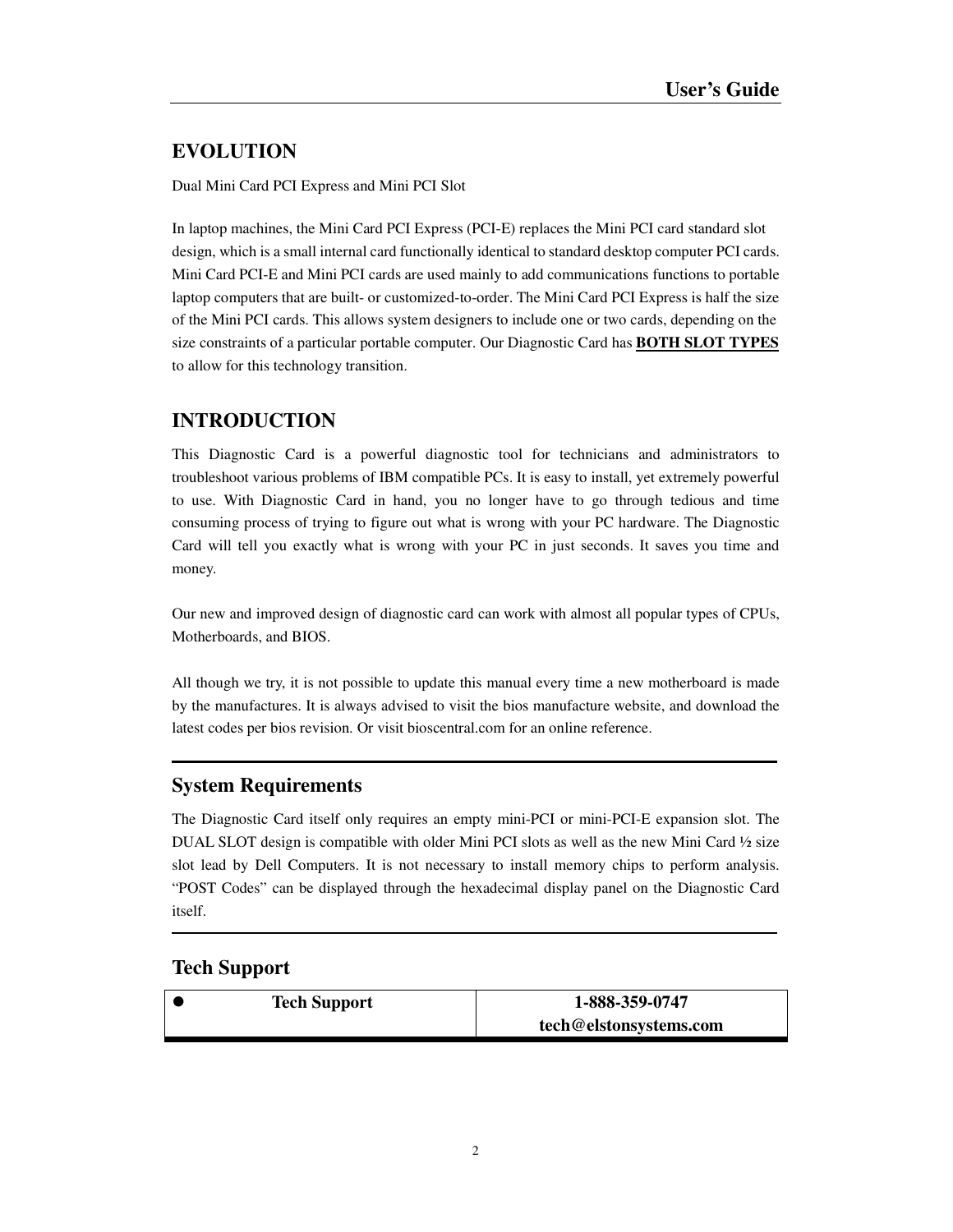

# **Figure Diagram:**

- 1) Mini PCI connector: for connecting the test card to notebook motherboard mini PCI slot
- 2) Mini Card PCI-E connector: for connecting the test card to notebook motherboard mini PCI-E slot
- 3) LPC header connector: for connecting the test card to notebook motherboard LPC slot
- 4) Main chipset: for handling the signal of mini PCI, mini PCI-E and LPC
- 5) Seven Segment Display: for display of PC POST codes in hexadecimal format.
- 6) Test port: Factory connection port, do not use.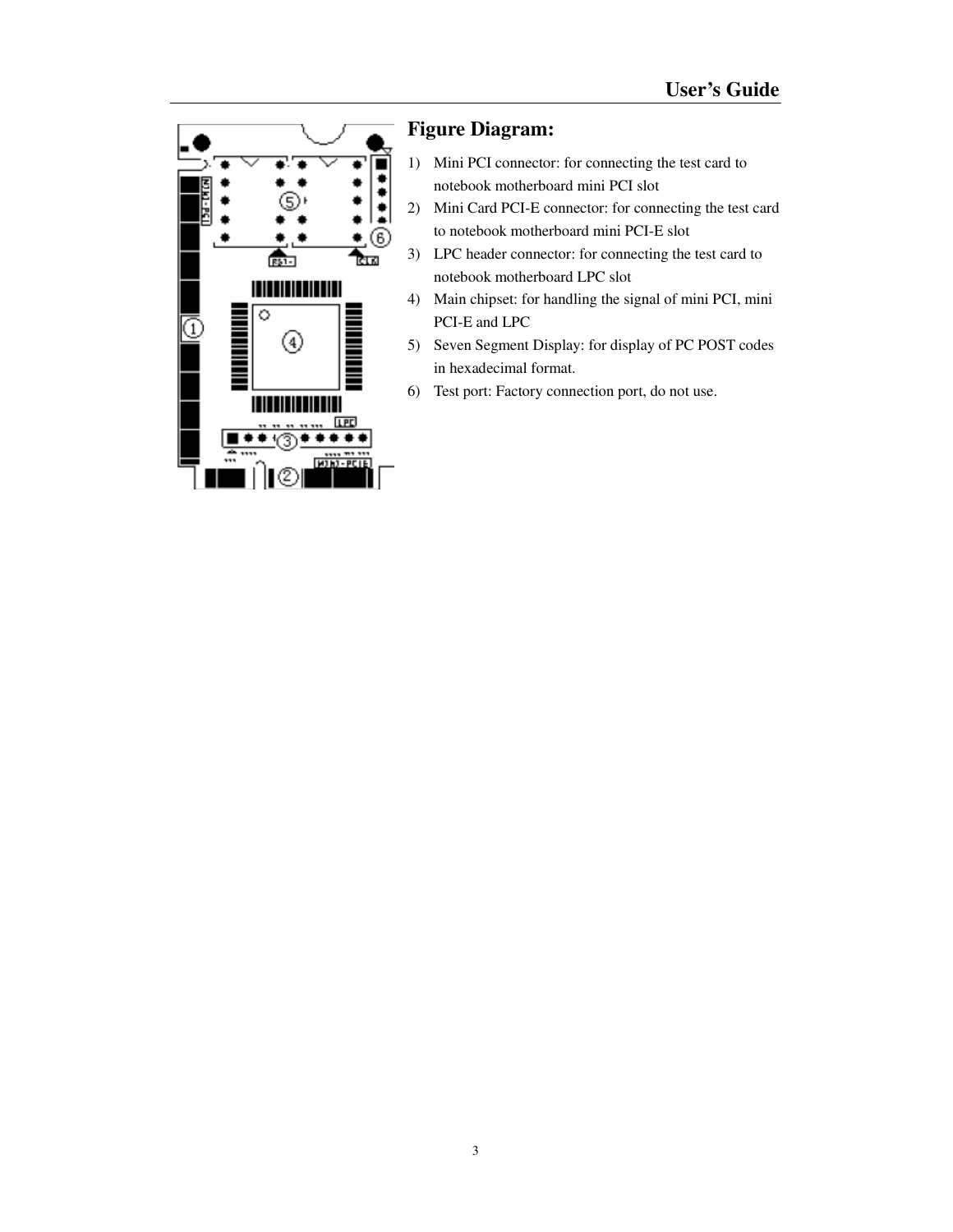# **INSTALLING Diagnostic Card**

## **Installation Procedure**

#### TO INSTALL Diagnostic Card:

- 1) For laptop use, may require the removal of a wireless card in expansion slot of motherboard service port located on the bottom access door of most laptops.
- 2) Install the Diagnostic Card in the Mini Card PCI-E slot or Mini PCI slot.
- 3) Power on the machine.
- 4) Observe POST CODE from bois.

#### **NOTICE:**

This test card supports Mini PCI full slot, Mini Card ½ slot (PCI-E), (PCI Express), or LPC port access to the motherboard BOIS. **Only one port at a time can be connected.**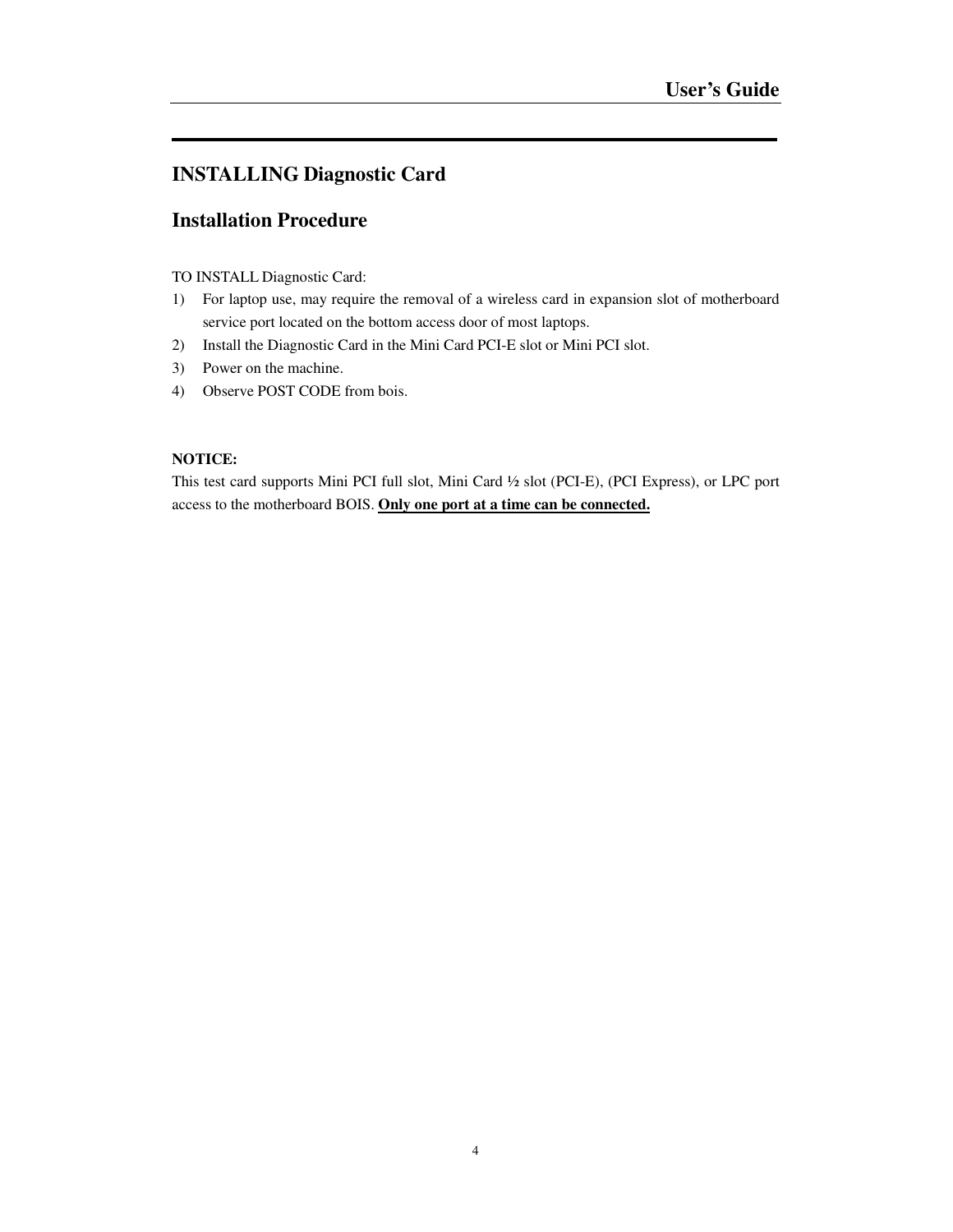## **POST Codes**

When the machine is turned on, the hexadecimal display should show the various POST codes as the system executes (unless it has a rare BIOS that does not display POST codes).

If the machine does not boot, system POST has detected a fatal fault and stopped. The number showing in the hexadecimal display on the Diagnostic Card is the number of the test in which POST failed. Refer to Appendix A for a listing of POST codes.

## **Troubleshooting During POST**

After initial power up, Power-On Self-Test (POST) codes begin displaying on the Diagnostic Card's hexadecimal displays (for most machines).

NOTE: *A few machines use the parallel port to display POST codes instead of the Diagnostic Card.*

## **THE POST PROCESS**

The ROM built onto the motherboard of the computer rums its built-in POST (Power-On Self-Test) when you switch power on to the computer, press the reset button on the computer, or press Ctrl-Alt-Del (warm boot). POST performs a tightly interwoven initialization and testing process for each of these methods, but it typically does not test or initialize memory above 64K for warm boot. You can get an even better idea of the detailed process by studying the POST code listings in Appendix A.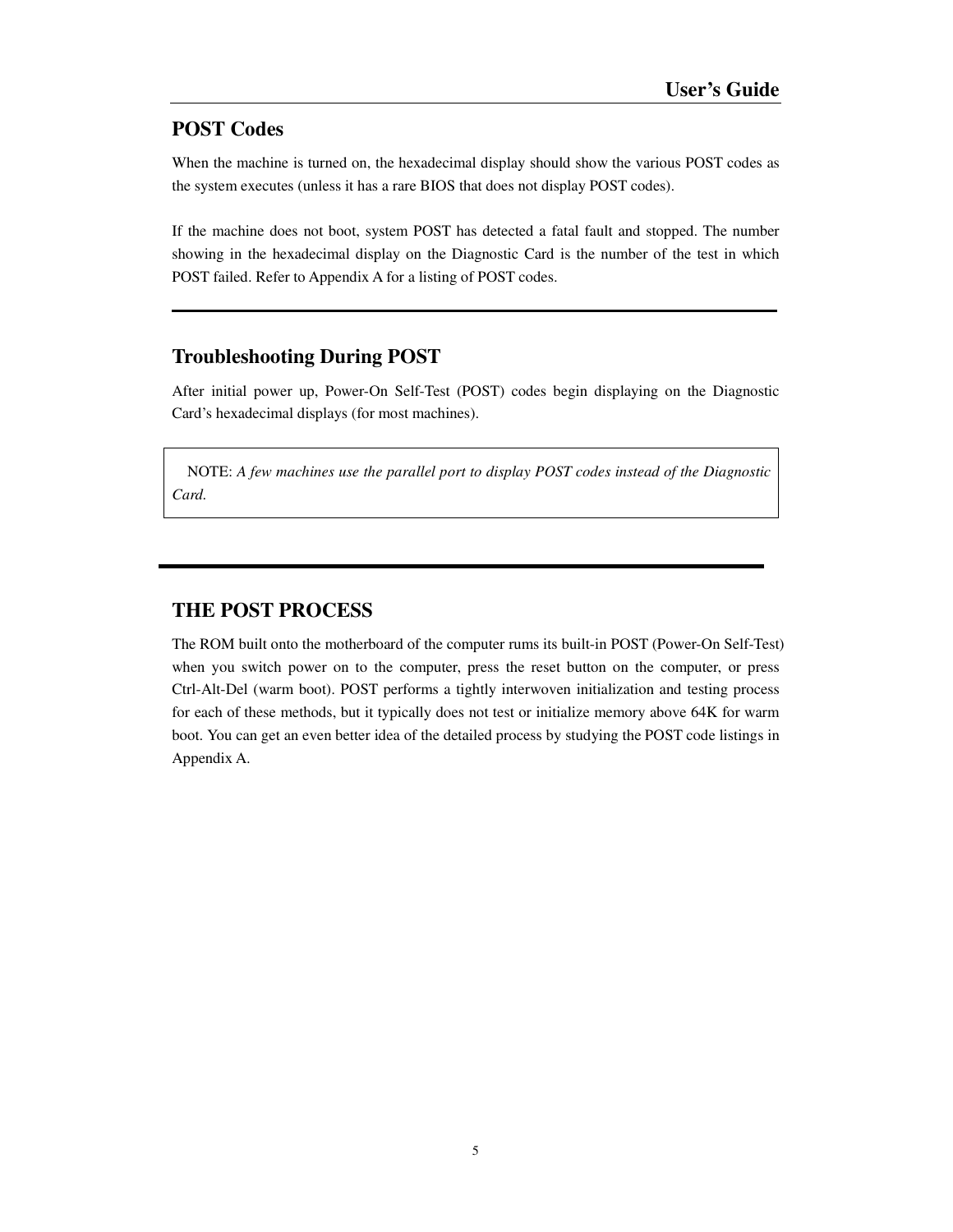## **TIPS on USING the CARD**

Use this card to troubleshoot your motherboard problems. Sometimes your computer will not boot. Use this diagnostic card to see the POST (power on self test) codes that the BIOS commands the motherboard to perform. Each motherboard has a BIOS chip which is a device that initializes all hardware components on the motherboard such as CPU, memory, video card, etc. During the boot up sequence, your BIOS will also generate what is called POST80 code. Each code can be referenced in a manual supplied to help determine the problem with the motherboard. If your code is NOT LISTED in our manual, chances are you have a newer motherboard. Visit the manufacture of your BIOS and download the manual of your BIOS direct. In most cases, where the last post code is displayed on the POST card is generally the problem area. For example: If you have an Award Bios on your motherboard, and you install this card. Turn on the power to your computer. Your computer stops booting, but the POST card shows a code of "01". This could mean you have a faulty CPU on your motherboard because the BIOS told the CPU to start, but the CPU did not respond. If a piece of hardware does not respond during a boot sequence, then the motherboard will not finish POSTing.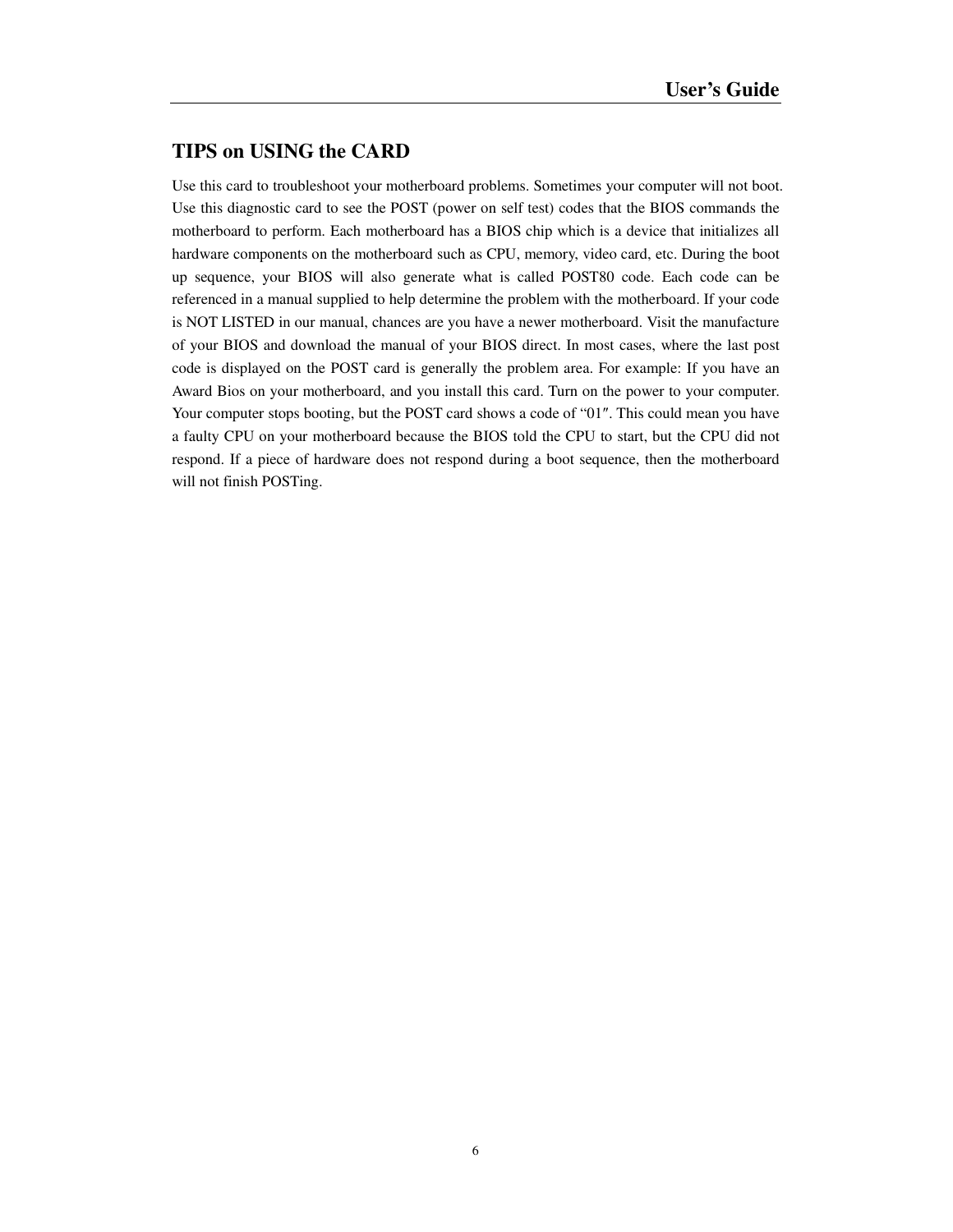|              | <b>Error Code-00</b>                                                                                                                                                                                                                                                                                                                                                                                                                  |
|--------------|---------------------------------------------------------------------------------------------------------------------------------------------------------------------------------------------------------------------------------------------------------------------------------------------------------------------------------------------------------------------------------------------------------------------------------------|
| AMI          | (00) Going to give control to INT 19H boot loader.                                                                                                                                                                                                                                                                                                                                                                                    |
|              | <b>Error Code-01</b>                                                                                                                                                                                                                                                                                                                                                                                                                  |
| AMI          | (01) Processor register test about to start, and NMI to be disabled, 286 reg. test about<br>to start.                                                                                                                                                                                                                                                                                                                                 |
| Award        | (01) Processor test 1; Processor status (1FLAGS) verification; Tests the following<br>processor status flags carry, zero, sign, overflow. The BIOS will set each of these<br>flags, verify they are set then turn each flag off and verify it is off.                                                                                                                                                                                 |
| Phoenix      | $(01)$ [Beep]=none 80286 register test in -progress.                                                                                                                                                                                                                                                                                                                                                                                  |
|              | <b>Error Code - 02</b>                                                                                                                                                                                                                                                                                                                                                                                                                |
| AMI          | (02) NMI is disabled. Power on delay starting. Power on de-lay starting. 286 reg.                                                                                                                                                                                                                                                                                                                                                     |
| <b>AST</b>   | (02) Test CPU register.                                                                                                                                                                                                                                                                                                                                                                                                               |
| Award        | (02) Processor test 2; Read/write/verify all CPU registers except SS, SP and BP with<br>data pattern FF&00. Determine status of manufacturing jumper.                                                                                                                                                                                                                                                                                 |
| Chips&Tech   | (02) Test CPU register.                                                                                                                                                                                                                                                                                                                                                                                                               |
| Dell         | $(02)$ [Beep]=1-1-3 CMOS write/read test.                                                                                                                                                                                                                                                                                                                                                                                             |
| Phoenix      | (02) Verify real-mode operation (Beep)=1-1-1-3. CPU Flags test.                                                                                                                                                                                                                                                                                                                                                                       |
| Phoenix      | $(02)$ [Beep]=1-1-3 CMOS write/read test in-progress or failure.                                                                                                                                                                                                                                                                                                                                                                      |
|              | Error Code – 03                                                                                                                                                                                                                                                                                                                                                                                                                       |
| AMI          | (03) Power on delay complete. To check soft reset/power-on. Any initialization<br>before keyboard BAT is in progress. ROM BIOS checksum(32K at F800:0) passed.                                                                                                                                                                                                                                                                        |
| <b>AST</b>   | (03) Test 8042 keyboard controller reset.                                                                                                                                                                                                                                                                                                                                                                                             |
| Award        | (03) Initialize Chips; Disable NMI, PIE, AIE, UEI, SQWV, disable video, parity<br>checking, DMA; Reset math Coprocessor; Clear all page registers, CMOS<br>shutdown byte; Initialize timer 0,1 and 2 including set EISA timer to a known<br>state; Initialize DMA controllers 0 and 1; Initialize interrupt controller 0 and<br>1; Initialize EISA extended registers. Calculate BIOS EPROM and sign-on message                       |
|              | checksum; fail if not 0.Initialize EISA registers (EISA) BIOS only). Clear 8042<br>keyboard controller.                                                                                                                                                                                                                                                                                                                               |
| Chips & Tech | (03) ROM did not checksum.                                                                                                                                                                                                                                                                                                                                                                                                            |
| Phoenix&Dell | (03) Disable Non-Maskable Interrupt (NMI). [Beep] = 1-1-4 BIOS ROM checksum<br>in-progress or failure.                                                                                                                                                                                                                                                                                                                                |
|              | Error Code – 04                                                                                                                                                                                                                                                                                                                                                                                                                       |
| AMI          | (04) Any initialization before keyboard BAT is complete. Reading keyboard SYS<br>bit, to check soft reset/power-on. Reading keyboard SYS bit, to check soft<br>reset/power On. Keyboard controller test with and without mouse passed. 8259<br>initialization OK.                                                                                                                                                                     |
| <b>AST</b>   | (04) Low level keyboard communication, keyboard ID verification.                                                                                                                                                                                                                                                                                                                                                                      |
| Award        | (04) Test memory refresh toggle; RAM must be periodically refreshed in order to<br>keep the memory from decaying. This function assures that the memory refresh<br>function is working properly. Test CMOS RAM I/O port interface and verify battery<br>power is available (bat. status=1). Reset 8042.                                                                                                                               |
| Chips & Tech | (04) DMA Controller failed.                                                                                                                                                                                                                                                                                                                                                                                                           |
| Phoenix&Dell | $(04)$ Get the CPU type $(Beep)=1-1-2-1$ .CPU register test. Programmable Interval                                                                                                                                                                                                                                                                                                                                                    |
|              | Timer test failure.<br>Error Code – 05                                                                                                                                                                                                                                                                                                                                                                                                |
|              | (05)Soft reset/power-on determined. Going to enable ROM. i.e. disable shadow                                                                                                                                                                                                                                                                                                                                                          |
| AMI          | RAM/Cache if any. Going to enable ROM.i.e. disable shadow RAM/cache if<br>any. Chipset initialization over, DMA and interrupt controller disabled. CMOS<br>pending interrupt disabled.                                                                                                                                                                                                                                                |
| AST          | (05)Read keyboard input port.                                                                                                                                                                                                                                                                                                                                                                                                         |
| Chips & Tech | $(05)$ System timer bad.                                                                                                                                                                                                                                                                                                                                                                                                              |
| Award        | (05) Keyboard controller self-test enable keyboard interface. Blank video, Initialize<br>keyboard; Keyboard<br>controller initialization.<br>Initialize<br>Disable<br>Chips;<br>NMI, PIE, AIE, UEI, SQ- WV, disable video, parity checking, DMA; Reset math Co-<br>processor; Clear all page registers, CMOS shutdown byte; Initialize timer 0,1 and 2<br>including set EISA timer to a known state; Initialize DMA controllers 0 and |
|              | 1; Initialize interrupt controller 0 and 1; Initialize EISA extended Regis- ters. Get<br>manufacturing status, reset if set(loop 1-5).                                                                                                                                                                                                                                                                                                |
|              | Phoenix&Dell $(05)$ [Beep]=1-2-2 DMA initialization in-progress or failure.                                                                                                                                                                                                                                                                                                                                                           |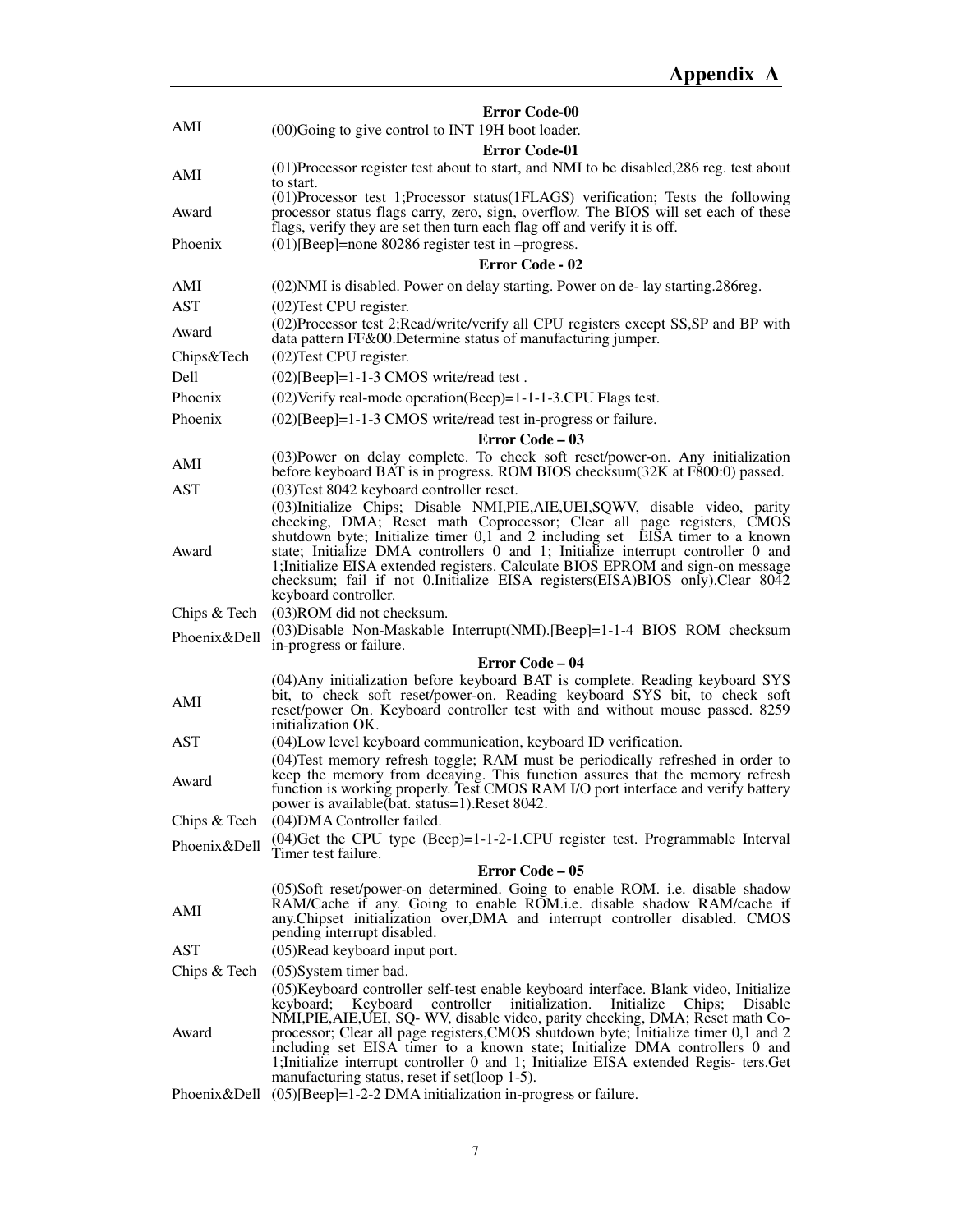### **Error Code – 06**

|                              | <b>ELLOL</b> Code – 00                                                                                                                                                                                                                                                                                                                                                                                                                                                                                                                                                                                                                                                                                                                               |
|------------------------------|------------------------------------------------------------------------------------------------------------------------------------------------------------------------------------------------------------------------------------------------------------------------------------------------------------------------------------------------------------------------------------------------------------------------------------------------------------------------------------------------------------------------------------------------------------------------------------------------------------------------------------------------------------------------------------------------------------------------------------------------------|
| AMI                          | (06)ROM is enabled. Calculating ROM BIOS checksum, and waiting for Keyboard<br>controller input buffer to be free. Calculating ROM BIOS checksum. Video disabled<br>and sys- tem timer test begin. Video disabled and system timer counting OK.                                                                                                                                                                                                                                                                                                                                                                                                                                                                                                      |
| AST                          | (06) Support chipset initialize.                                                                                                                                                                                                                                                                                                                                                                                                                                                                                                                                                                                                                                                                                                                     |
| Award                        | (06) Test memory refresh toggle; RAM must be periodically refreshed in-order to<br>keep the memory from decaying. This function assures that the memory refresh<br>function is working properly. Initialize chips.                                                                                                                                                                                                                                                                                                                                                                                                                                                                                                                                   |
| Chips & Tech<br>Phoenix&Dell | $(06)$ 64K RAM Failed.<br>$(06)$ Initialize system hardware $(Beep)=1-1-2-3$ . DMA page register write/read test<br>in-progress or fail.                                                                                                                                                                                                                                                                                                                                                                                                                                                                                                                                                                                                             |
|                              | <b>Error Code – 07</b>                                                                                                                                                                                                                                                                                                                                                                                                                                                                                                                                                                                                                                                                                                                               |
| AMI                          | (07) ROM BIOS checksum passed. CMOS shutdown regi-ster test to be done<br>next.ROM BIOS checksum passed, Keyboard controller I/B free.Going to issue the<br>BAT com- mand to keyboard controller. Going to issue the BAT com- mand to                                                                                                                                                                                                                                                                                                                                                                                                                                                                                                                |
| Award                        | keyboard controller. CH-2 of 8254 initialization half way. CH-2 of 8253 test OK<br>(07) Verifies CMOS's basis R/W functionality. Test CMOS interface and battery<br>status; Verifies CMOS is working correctly, detects bad battery. Setup low memory;<br>Early chip set initialization; Memory presence test; OEM chip set routines; Clear<br>low 64K of memory; Test first 64K memory; clear lower 256K of memory, enable<br>parity checking and test parity in lower 256K; test lower 25 If the BIOS detects<br>error 2C, 2E, or 30(base 512K RAM error), it displays 6K memory. Set up<br>stack, beep. Read/write/verify CPU registers.                                                                                                          |
| Chips & Tech                 | (07)64K RAM failed data test (Base Memory)                                                                                                                                                                                                                                                                                                                                                                                                                                                                                                                                                                                                                                                                                                           |
|                              | <b>Error Code – 08</b>                                                                                                                                                                                                                                                                                                                                                                                                                                                                                                                                                                                                                                                                                                                               |
| ACER<br>AMI                  | $(08)$ Shutdown 0.<br>(08)CMOS shutdown register test done. CMOS checksum calculation to be done<br>next. BAT command to keyboard controller is issued. Going to verify the BAT<br>command. Going to verify the BAT command. CH-2 of timer initiali- zation over.<br>CH-2 delta count test OK                                                                                                                                                                                                                                                                                                                                                                                                                                                        |
| Award                        | (08) Setup low memory; Early chip set initialization; Memory presence test; OEM<br>chip set routines; Clear low 64K of memory; Test first 64K memory; clear lower<br>256K of memory, enable parity checking and test parity in lower 256K; test lower<br>256K memory. Set up stack, beep. Setup interrupt vector table in lower 1K RAM<br>area; Initialize first 120 interrupt vectors with SPURIOUS_INT_HDLR and<br>initialize INT 00h-1Fh according to INT_TBL. Initialize CMOS timer.                                                                                                                                                                                                                                                             |
| Chips & Tech<br>Phoenix&Dell | (08) Interrupt Controller bad.<br>$(08)$ Initialize chipset registers with POST values. [Beep]= 1-3-1 RAM refresh<br>verification in-progress or failure.                                                                                                                                                                                                                                                                                                                                                                                                                                                                                                                                                                                            |
| AMI                          | Error Code – 09<br>(09)CMOS checksum calculation is done, CMOS diag byte written. CMOS<br>initialize to begin. Keyboard controller BAT result verified. Keyboard command<br>byte to be written next.(09)Keyboard command byte to be written next. CH-1 of<br>timer initialization over. CH-1 delta count test OK.                                                                                                                                                                                                                                                                                                                                                                                                                                    |
| AST<br>Award                 | (09) Verify BIOS ROM checksum, flush external cache.<br>(09)Program the configuration register of Cyrix CPU. OEM specific cache<br>initialization., Early Cache initialization; Cyrix CPU initialization;<br>cache<br>initialization. Test CMOS RAM checksum; beep; also test extended storage of para-<br>meters in the motherboard chipset; if not warm-booting; display the Test CMOS<br>RAM checksum message, if bad, or insert key pressed, load defaults if bad. Check<br><b>BIOS</b> Checksum.                                                                                                                                                                                                                                                |
| Chips & Tech<br>Phoenix&Dell | (09) Unexpected interrupt is occurring.<br>(09)Set POST flay.(Beep)=1-1-3-2. 1st 64K RAM test in-progress.                                                                                                                                                                                                                                                                                                                                                                                                                                                                                                                                                                                                                                           |
| AMI                          | Error Code – 0A<br>(0A)CMOS initialization done(if any). Keyboard command byte code is issued.<br>Going to write command byte data. Go- ing to write command byte data. CH-0 of                                                                                                                                                                                                                                                                                                                                                                                                                                                                                                                                                                      |
| Award                        | timer initializa-tion over. CH-0 delta count test OK<br>(0A)Initialize the first 32 interrupt vectors. Initialize INTs 33 to 120. Early Power<br>Management initialization. Setup interrupt vector table in lower 1K RAM area;<br>Initialize first 120 interrupt vectors with SPURIOUS_INT_HDLR and initialize<br>INT 00h-1Fh according to INT_TBL. Initialize key-board; Detect type of keyboard<br>controller(optional 8242 or 8248, with Nedadon XOR gate control); Set<br>NUM_LOCK status. Reset keyboard test keyboard controller interface to verify it<br>returned AAH and responded to enable/disable commands, set keyboard buffer,<br>enable keyboard and keyboard interrupts for normal use, beep, halt . Initialize Video<br>controller. |
| Chips & Tech                 | (0A)Timer cannot interrupt.<br>Phoenix&Dell (0A)Initialize CPU registers. (Beep)=1-1-3-3. Perform BIOS checksum test. 1st                                                                                                                                                                                                                                                                                                                                                                                                                                                                                                                                                                                                                            |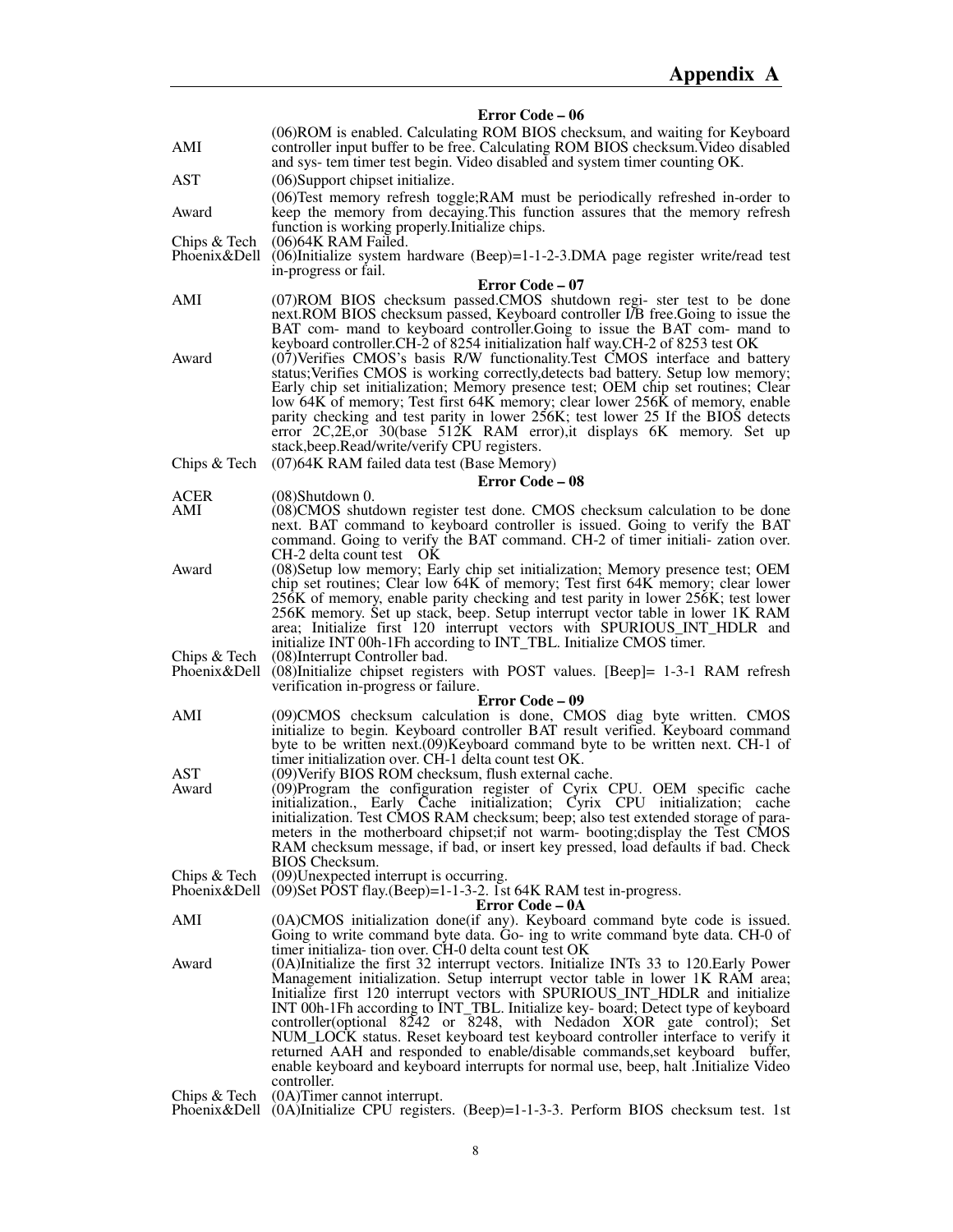|                              | 64K RAM chip or data line failure multi-bit.                                                                                                                                                                                                                                                                                                                                                                                                                                                                                                                                                                                                                                                    |
|------------------------------|-------------------------------------------------------------------------------------------------------------------------------------------------------------------------------------------------------------------------------------------------------------------------------------------------------------------------------------------------------------------------------------------------------------------------------------------------------------------------------------------------------------------------------------------------------------------------------------------------------------------------------------------------------------------------------------------------|
| AMI                          | <b>Error Code – 0B</b><br>CMOS status register initialize done. Keyboard controller command byte is written.<br>Going to issue $Pin-23,24$ block- ing, unblocking command. Going to issue                                                                                                                                                                                                                                                                                                                                                                                                                                                                                                       |
| Award                        | pin-23,24 block- ing/nubolcking command. Refresh started. Parity status cleared<br>(0B) Verify the RTC time is valid or not. Detect bad battery. Read CMOS data into<br>BIOS stack area. Perform PnP initializations. Assign I/O & Memory for PCI<br>devices (PCI BIOS Only). Test CMOS RAM checksum; beep; also test extended<br>storage of parameters in the motherboard chipset; if not warm-booting, display the<br>Test CMOS RAM check- sum message, if bad, or insert key pressed, load defaults if<br>bad. Initialize video interface; Detect CPU clock; Read CMOS location 14b to find<br>out type of video in use; Detect and initialize video adapter. 8254 timer, channel 0<br>test. |
| Chips & Tech<br>Phoenix&Dell | (0B)CPU protected mode.<br>(0B)Enable CPU Cable-Check CPU Jumpers. [Beep]=1-3-4 1st 64K RAM<br>odd/even logic failure.                                                                                                                                                                                                                                                                                                                                                                                                                                                                                                                                                                          |
|                              | Error Code – 0C                                                                                                                                                                                                                                                                                                                                                                                                                                                                                                                                                                                                                                                                                 |
| AMI                          | (0C)KB controller I/B free. Going to issue the BAT command to keyboard<br>controller. Pin-3,24 of keyboard controller is blocked/unblocked. NOP command of<br>key- board controller to be issued next. NOP command of key- board controller to<br>be issued next. System timer started. Refresh & system timer OK                                                                                                                                                                                                                                                                                                                                                                               |
| Award                        | $(0)$ Initialization of the BIOS data area $(40:00-40:FF)$ . Initialize keyboard; Detect<br>type of keyboard controller (optional 8242 or 8248, with Nedadon XOR gate<br>control); Set NUM_LOCK status. Reset keyboard test keyboard controller interface<br>to verify it returned AAH and responded to enable/disable commands, set keyboard<br>buffer, enable keyboard and keyboard interrupts for normal use, beep, halt. 8254<br>timer, channel 1 test.                                                                                                                                                                                                                                     |
| Chips & Tech<br>Phoenix&Dell | (0C) DMA register failure.<br>$(0)$ Initialize cache to initial POST value. Test DMA page registers. [Beep]=1-4-1<br>1st 64K RAM address line failure.                                                                                                                                                                                                                                                                                                                                                                                                                                                                                                                                          |
|                              | Error Code – 0D                                                                                                                                                                                                                                                                                                                                                                                                                                                                                                                                                                                                                                                                                 |
| AMI                          | (0D)BAT command to keyboard controller is issued. Going to verify the BAT<br>command. NOP command processing is done.CMOS shutdown register test to be<br>done next. CMOS shutdown register test to be done next. Refresh link toggling<br>passed. Refresh link toggling passed.                                                                                                                                                                                                                                                                                                                                                                                                                |
| AST<br>Chips & Tech<br>Award | $(0D)(Beeps) = 13$ short, 8254 timer register.<br>$(0D)$ (Beeps)=14 short, Refresh failure.<br>(0D)Program some of the chipset's value. Measure CPU speed for display. Video<br>initialization including MDA, CGA, EGA/VGA. Initialize video interface; Detect<br>CPU clock; Read CMOS location 14b to find out type of video in use; Detect and<br>initialize video adapter. OEM specific-Initialize motherboard special chipset as<br>required by OEM; initialize cache controller early, when cache is separate from<br>chipset.8254 timer, channel 2 test.                                                                                                                                  |
|                              | Phoenix & Dell $(0\bar{D})$ [Beep]=1-4-2 1st 64K RAM parity test in progress or failure.<br>Error Code – 0E                                                                                                                                                                                                                                                                                                                                                                                                                                                                                                                                                                                     |
| AST<br>AMI                   | $(0E)$ (Beeps)=14 short, ASIC registers.<br>(0E) Keyboard controller BAT result verified. Any initia- lization after KB controller<br>BAT to be next. CMOS shutdown register R/W test passed. Going to calculate<br>CMOS checksum, and update DIAG. Goint to calculate CMOS checksum, and<br>update DIAG Byte. Refresh period ON/OFF 50% OK                                                                                                                                                                                                                                                                                                                                                     |
| Award                        | (0E)Initialize the APIC(Multi-Processor BIOS only). Test video RAM(If<br>Monochrome display device found). Show startup screen message. Test video<br>memory; Test video memory, write sign-on message to screen. Setup shadow<br>RAM-Enable shadow according to setup. Test COMS Shutdown byte.                                                                                                                                                                                                                                                                                                                                                                                                |
| Chips & Tech<br>Phoenix      | (0E)(Beeps)=14 short, Keyboard controller failure.<br>(0E)Initialize I/O.(Beep)=1-1-4-3. Test 8254 timers.<br><b>Error Code – 0F</b>                                                                                                                                                                                                                                                                                                                                                                                                                                                                                                                                                            |
| AMI                          | (0F) initialization after KB controller BAT done. Keyboard command byte to be<br>written next. CMOS checksum calculation is done, DIAG byte written. CMOS Init.<br>To begin(If "INIT CMOS IN EVERY BOOT IS SET").CMOS initialization to<br>begin(If "INIT CMOS IN EVERY BOOT IS SET").                                                                                                                                                                                                                                                                                                                                                                                                          |
| AST<br>Award                 | $(0)$ (Beeps)=15 short, CMOS RAM shutdown.<br>(0F)DMA channel 0 Test. Test DMA controller 0; BIOS checksum test, keyboard<br>detect and initialization. Test Extended CMOS.                                                                                                                                                                                                                                                                                                                                                                                                                                                                                                                     |
| Chips & Tech<br>Phoenix      | $(0)$ (Beeps)=15 short, Protected mode failure.<br>(0F)Initialize the local IDE                                                                                                                                                                                                                                                                                                                                                                                                                                                                                                                                                                                                                 |
| AMI                          | <b>Error Code – 10</b><br>$(10)KB$ controller command byte is written. Going to issue pin-23,24                                                                                                                                                                                                                                                                                                                                                                                                                                                                                                                                                                                                 |
|                              | blocking/unblocking command. CMOS initia- lization done(if any). CMOS status                                                                                                                                                                                                                                                                                                                                                                                                                                                                                                                                                                                                                    |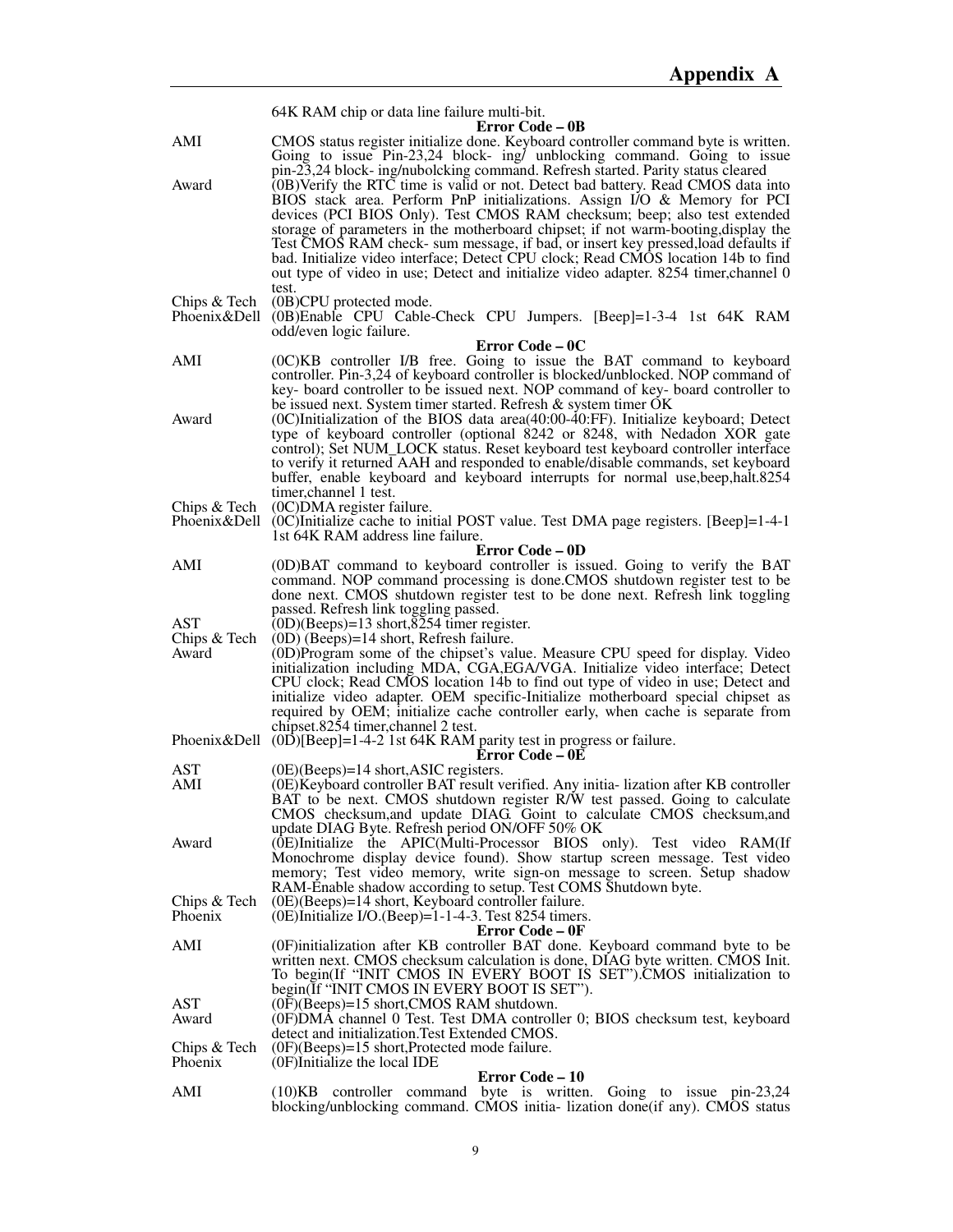|                               | register about to Init for Date and Time. CMOS status register about to Init for Date<br>and Time. Refresh on and about to start 64K base memory test. Confirmed refresh<br>ON & about to start 64K memory.                                                                                                                                             |
|-------------------------------|---------------------------------------------------------------------------------------------------------------------------------------------------------------------------------------------------------------------------------------------------------------------------------------------------------------------------------------------------------|
| AST<br>Award                  | $(10)$ DMA controller test 0 register<br>(10) DMA channel 1 Test. Test DMA controller 1 with AA, 55, FF, 00 pattern. 8237<br>DMA, channel 0 test.                                                                                                                                                                                                       |
| Compaq<br>Chips & Tech        | $(10)$ PPI disabled, Program timers 0 & 1.<br>(10)(Beeps)=19 short, IDT,GDT failure.                                                                                                                                                                                                                                                                    |
| Phoenix&Dell                  | 8254<br>$(10)$ Initialize<br>Power<br>Management. (Beep)=1-2-1-1. Initia-<br>lize<br>timers. [Beep]=2-1-1 1st 64K RAM chip or data line failure-bit 0.<br>Error Code – 11                                                                                                                                                                               |
| AMI                           | $(11)Pin23,24$ of keyboard controller is blocked/unblocked. Going to check to check<br>pressing of <ins>key during power-on.CMOS status register initialized.Going to<br/>disable DMA and Interrupt controllers. Going to disable DMA and interrupt<br/>controllers. Address line test passed. Address line test passed.</ins>                          |
| AST<br>Award                  | $(11)$ DMA controller test register 1.<br>(11) DMA page register test. Test DMA page registers, use I/O ports to test address<br>circuits. POST enables user reboot here. Test DMA page registers. FATAL<br>DISPLAY ER-RORS.8237 DMA, channel 1 test.                                                                                                   |
| Compaq<br>Chips & Tech        | (11)Init(blast)VDU controllers.<br>(11) Register LDT failure.<br>Phoenix&Dell (11)Load alternate registers with POST values.(Beep)=1-2-2. 1st 64K RAM chip or<br>data line failure-bit 1.                                                                                                                                                               |
|                               | Error Code – 12                                                                                                                                                                                                                                                                                                                                         |
| AMI                           | (12) Checking for pressing of <ins>key during power-on done. Going to disable<br/>DMA and Interrupt controllers. DMA controller#1,#2, interrupt controller#1,#2<br/>disabled. About to disable Video display and Init port-B. About to disable video<br/>display and Init port-B.64K base memory test passed. 64K base memory test<br/>passed.</ins>    |
| <b>AST</b>                    | $(12)$ DMA page registers test.                                                                                                                                                                                                                                                                                                                         |
| Award                         | $(12)$ Call support 800-909-3424. Test 8254 timer 0 channel 0. Test DMA page<br>registers.                                                                                                                                                                                                                                                              |
| Compaq                        | $(12)$ Clear screen, turn on video.                                                                                                                                                                                                                                                                                                                     |
| Chips & Tech<br>Phoenix&Dell  | $(12)$ Task register failure.<br>(12) Restore CPU control word during warm boot. Jump to User Path<br>$0.$ (Beep)=1-2-1-3. Test both 8237 DMA controllers. 1st 64K RAM chip or data line<br>failure-bit 2.                                                                                                                                              |
| AMI                           | Error Code - 13<br>$(13)$ DMA controller#1,#2, interrupt controller#1,#2disa- bled. About to disable<br>Video display and initialize port-B. Chipset initialize/auto memory detection about<br>to begin. Replace first memory SIMM.(13)Chipset initialize/auto memory detection<br>about to begin. Check first SIMM.(13) Interrupt vectors initialized. |
| <b>AST</b><br>Award<br>Compaq | (13) Initialize video.<br>(13) Test 8254 timer 0 channel 1. Test keyboard controller.<br>$(13)$ Test timer 0.                                                                                                                                                                                                                                           |
| Chips & Tech<br>Phoenix&Dell  | $(13)$ LSL instruction failure.<br>[Beep]=2-1-4 1st 64K RAM chip or data line failure-bit 3. Initialize PCI Bus                                                                                                                                                                                                                                         |
|                               | Mastering devices.<br>Error Code - 14                                                                                                                                                                                                                                                                                                                   |
| ACER<br>AMI                   | $(14)$ DMA Controller.<br>(14) Chipset initialization/auto memory detection over. To un-compress the POST<br>code if compressed BIOS.8254 timer test about to start.8254 timer test about to                                                                                                                                                            |
| AST                           | start.8042 keyboard controller test OK.<br>(14) Memory refresh test.                                                                                                                                                                                                                                                                                    |
| Award                         | (14) Test 8254 timer 0 counter 2. Test timer counter 2; Test 8254 timer 0 counter 2.                                                                                                                                                                                                                                                                    |
| Compaq                        | Test memory refresh.<br>(14) Disable RTC interrupts.                                                                                                                                                                                                                                                                                                    |
| Chips & Tech<br>Phoenix&Dell  | $(14)$ LAR failure.<br>$(14)$ Initialize<br>keyboard<br>$controller.(Beep)=1-2-2-1.$ Initialize<br>8237<br><b>DMA</b><br>controllers. [Beep]=2-2-1 1st 64K RAM chip or data line failure-bit 4.<br>Error Code – 15                                                                                                                                      |
| AMI                           | (15) POST code is un-compressed. 8254 timer about to start. CH-2 timer test<br>halfway.8254 CH-2 timer test to be complete.8254 CH-2 timer test to be completed.<br>Interrupt vectors initialized. CMOS read/write test OK.                                                                                                                             |
| Award                         | (15) test 8259 interrupt mask bits for channel 1. Test 8259-1 mask bits; Verify 8259<br>channel 1 masked interrupt by alternate turning off and on the interrupt line. Test 1st                                                                                                                                                                         |
| Compaq<br>Chips & Tech        | 64K of system memory.<br>(15) Check battery power.<br>(15) VERW/VERR failure.                                                                                                                                                                                                                                                                           |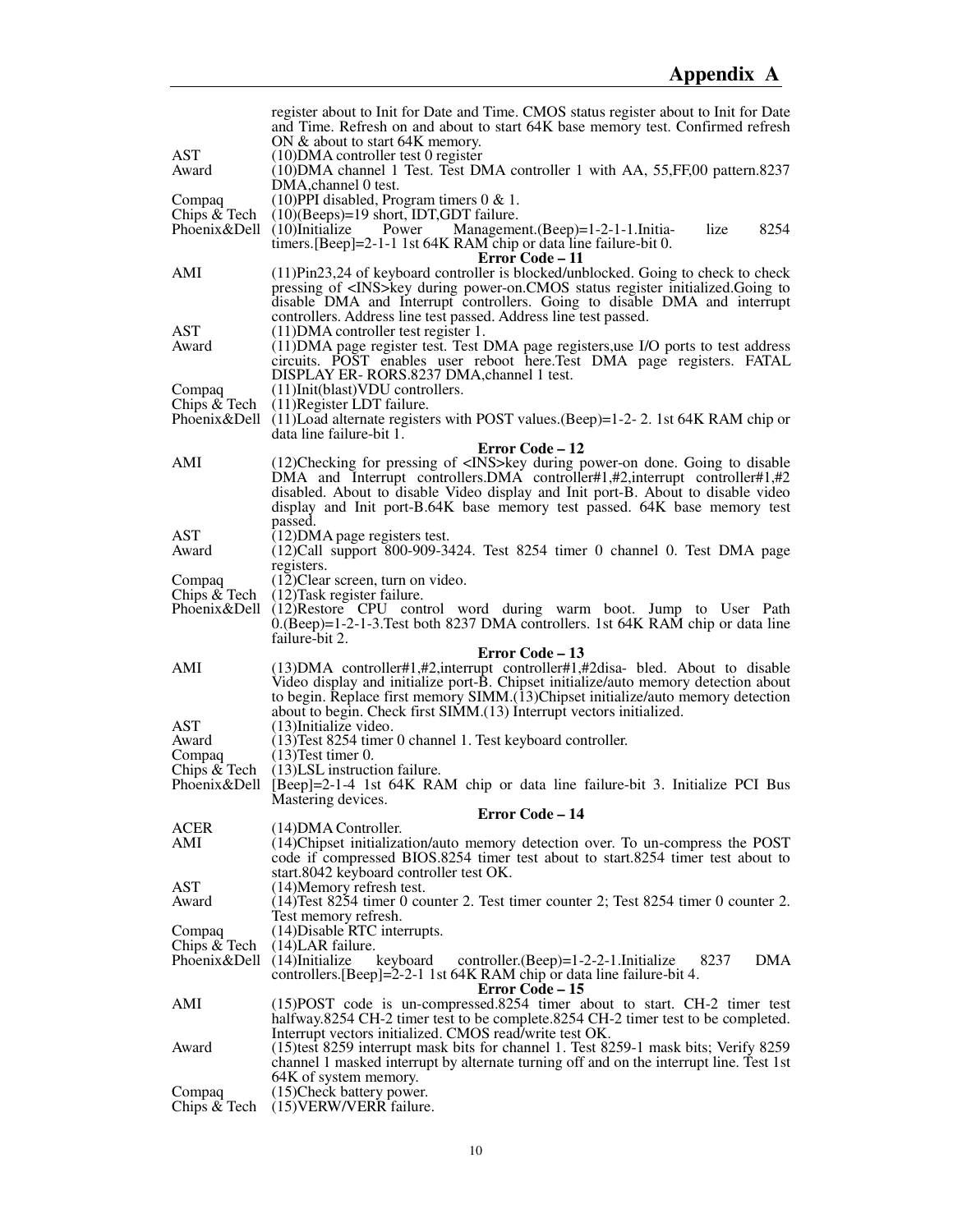|                                                      | Phoenix&Dell (15)[Beep]=2-2-2 1st 64K RAM chip or data line failure-bit 5.                                                                                                                                                                                                                                                            |
|------------------------------------------------------|---------------------------------------------------------------------------------------------------------------------------------------------------------------------------------------------------------------------------------------------------------------------------------------------------------------------------------------|
| AMI                                                  | Error Code – 16<br>(16)CH-2 timer test over 8254 CH-1 timer test to be complete. CMOS<br>checksum/battery check OK                                                                                                                                                                                                                    |
| Award                                                | (16) Test 8259-2 mask bits; Verify 8259 channel 2 masked interrupt by alternate<br>turning off and on the interrupt line. Setup Interrupt vectors.                                                                                                                                                                                    |
| Compaq<br>Chips & Tech<br>Phoenix & Dell $(16)$ BIOS | $(16)$ Battery power was lost.<br>(16) Keyboard controller gate A20 failure.<br>checksum.(Beep)= $1-2-2-3$ .<br><b>ROM</b><br>Initialize<br>8259,<br>reset<br>Coprocessor. [Beep]=2-2-3 1st 64K RAM chip or data line failure-bit 6.                                                                                                  |
| AMI                                                  | Error Code – 17<br>(17) CH-1 timer test over 8254 CH-0 timer test to be completed. Monochrome mode                                                                                                                                                                                                                                    |
| Award                                                | set.<br>(17) Test struck 8259's interrupt bits; Turn off interrupt then verify no interrupt mask                                                                                                                                                                                                                                      |
| Compaq                                               | register is on. Setup video I/O operations.<br>$(17)$ Cler CMOS-DIAG<br>Phoenix&Dell (17)Initialize cache before memory auto-size.[Beep] = 2-2-4 1st 64K RAM chip or<br>data line failure-bit 7.                                                                                                                                      |
|                                                      | <b>Error Code – 18</b>                                                                                                                                                                                                                                                                                                                |
| ACER<br>AMI                                          | $(18)$ Timer initialize.<br>(18)CH-0 timer test over. About to start memory refresh. Color mode set.                                                                                                                                                                                                                                  |
| AST<br>Award                                         | (18) Testing Video memory.<br>$(18)$ Test 8259 interrupt functionality; Force an interrupt and verify the interrupt                                                                                                                                                                                                                   |
| Dell<br>Compaq                                       | occurred. Test video memory.<br>$(18)$ [Beep]= 2-3-1 1st 64K RAM chip or data line failure- bit 8<br>$(18)$ Test base memory(first 128K)                                                                                                                                                                                              |
| Chips $\&$ Tech                                      | (18) Shutdown during memory test.<br>Phoenix&Dell $(18)8254$ timer initialization. (Beep)=1-2-3-1. Test 8259 interrupt controllers<br>registers. [Beep]=2-3-1 1st 64K RAM chip or data line failure-bit 8.<br>Error Code – 19                                                                                                         |
| AMI                                                  | (19)82 timer test over. Memory refresh test to be done next. About to look for<br>optional video ROM at segment C000 and give control to the optional video ROM                                                                                                                                                                       |
| Award                                                | if present.<br>(19) Test 8259 functionality. Test stuck NON-Maskable Interrupt bits (Parity/I/O<br>check); Verify NMI can be cleared. 8259 Interrupt controller, channel 1 mask bits<br>test.                                                                                                                                         |
| Compaq                                               | (19) Clear and initialize base memory.<br>Phoenix&Dell (19)check memory[Beep]=2-3-2 1st 64K RAM chip or data line failure-bit 9.<br>Error Code – 1A                                                                                                                                                                                   |
| AMI                                                  | (1A)Memory refresh line is toggling. Going to check 15 micro second ON/OFF<br>time. Return from optional video ROM. Optional video ROM control OK                                                                                                                                                                                     |
| Award<br>Compaq                                      | (1A) Display CPU clock.8259 Interrupt controller, channel 2 mask bits test.<br>(1A)Initialize and test VDU adapters.                                                                                                                                                                                                                  |
| Chips & Tech                                         | (1A)Copyright checksum errors.<br>Phoenix&Dell (1A)8237 DMA controller initialization.(Beep)=1-2-3-3. Verify refresh is<br>occurring. [Beep]=2-3-3 1st 64K RAM chip or data line failure-bit A.                                                                                                                                       |
| AMI                                                  | Error Code – 1B<br>(1B)Memory refresh period 30 micro second test complete. Base 64K memory test<br>about to start. Shadow RAM enable /disable completed. Display memory read/write                                                                                                                                                   |
| Award<br>Chips & Tech                                | test OK.<br>(1B) Test CMOS battery status. Test the system ROM.<br>(1b)Shutdown during memory sizing.<br>Phoenix&Dell $(1B)$ [Beep]=2-4-1 1st 64K RAM chip or data line failure- bit B.<br>Error Code – 1C                                                                                                                            |
| <b>ACER</b><br>AMI                                   | (1C)Memory refresh.<br>$(1C)$ Display memory read/write test for main display type as set in the CMOS setup                                                                                                                                                                                                                           |
| Award<br>Chips & Tech                                | program over. Display memory read/write test for alternate display OK.<br>(1C) Test CMOS RAM checksum. Test CMOS.<br>(1C)Chip-Set initialization.<br>Phoenix&Dell (1C)[Beep]=2-4-1 1st 64K RAM chip or data line failure- bit C.Reset<br>Programmable Interrupt Controller. (Beep)=1-2-4-1. Base 64K address test.<br>Error Code – 1D |
| AMI                                                  | (1D) Display memory read/write test for alternate display type complete if main<br>display memory read/write test returns error. Video retrace check OK. Set                                                                                                                                                                          |
| Compaq                                               | configuration from CMOS.<br>(1D)Test DMA controller and page registers.<br>Phoenix&Dell $(1D)[Beep]=2-4-2$ 1st 64K RAM chip or data line failure- bit D<br>Error Code – 1E                                                                                                                                                            |
| <b>ACER</b>                                          | (1E)Select memory type.                                                                                                                                                                                                                                                                                                               |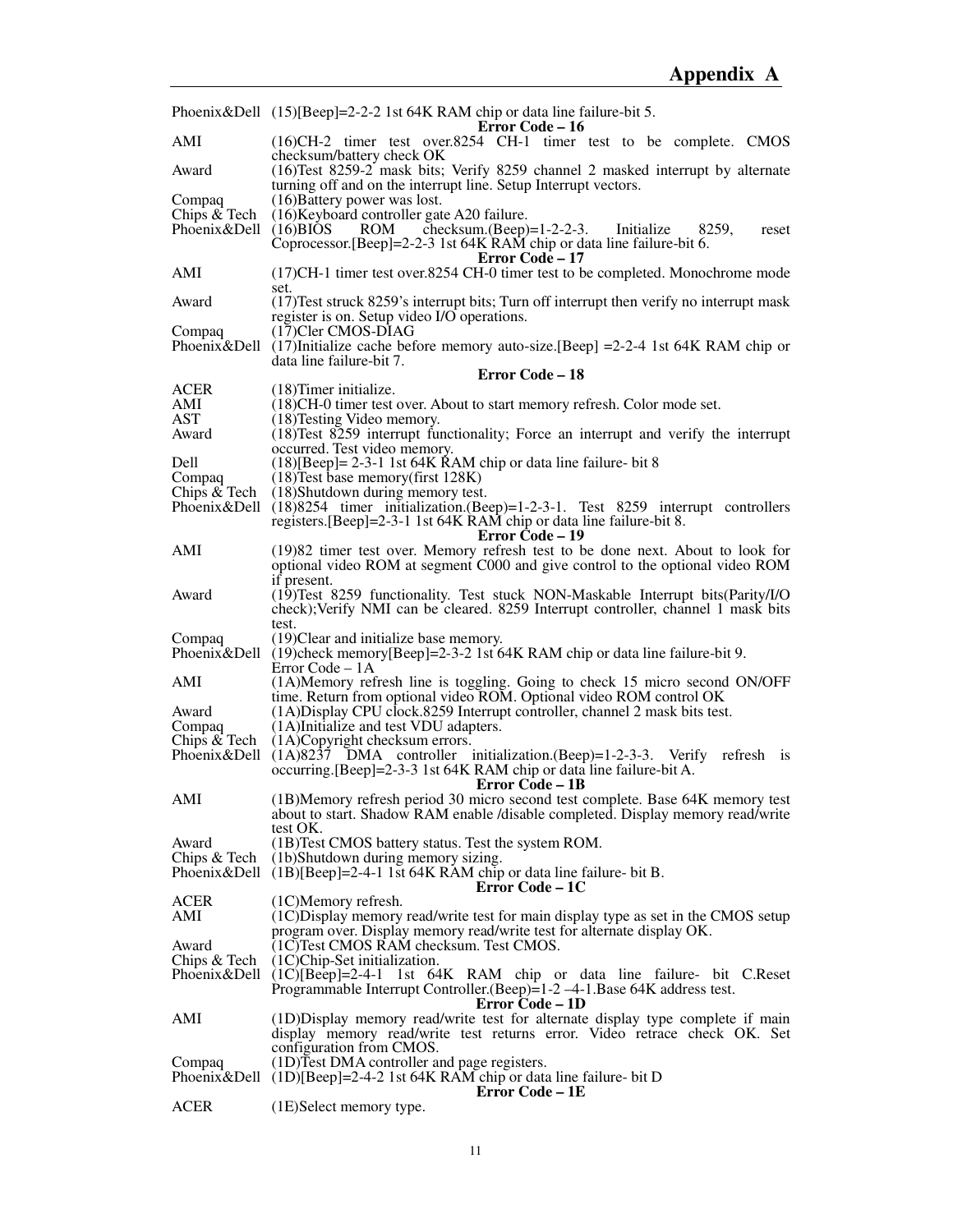| AMI<br>Award    | (1E)Global equipment byte set for proper display type.<br>(1E) If EISA NVM checksum is good, execute EISA initialization (EISA BIOS<br>ONLY). Size system memory. |
|-----------------|-------------------------------------------------------------------------------------------------------------------------------------------------------------------|
| Compaq          | (1E) Test keyboard controller.<br>Phoenix&Dell (1E)[Beep]=2-4-3 1st 64K RAM chip or data line failure- bit E.Base 64K RAM                                         |
|                 | test(16 bits).                                                                                                                                                    |
| AMI             | Error Code - 1F                                                                                                                                                   |
|                 | (1F)Video mode set call for mono/color begins. Mode set call for mono/color OK.<br>Set EISA mode; If EISA non-volatile memory checksum is good, execute EISA      |
|                 | initialization. If not, execute ISA test an clear EISA mode flag. Test EISA                                                                                       |
|                 | configuration memory integrity (checksum & comm.- unication interface).                                                                                           |
| Award           | $(1F)$ Test system memory.                                                                                                                                        |
| Compaq          | (1F)Test 286 protected mode.                                                                                                                                      |
|                 | Phoenix&Dell $(1F)[Beep]=2-4-4$ 1st 64K RAM chip or data line failure- bit F.<br>Error Code $-20$                                                                 |
| <b>ACER</b>     | $(20)$ Test 128K.                                                                                                                                                 |
| AMI             | (20)Memory refresh period 30 micro second test complete. Base 64K                                                                                                 |
|                 | memory/address test started. Address line test to be done next. Video mode set                                                                                    |
|                 | completed.                                                                                                                                                        |
| AST<br>Award    | (20) Power up bus board (EISA only).<br>$(20)$ Enable slot 0;Initialize slot 0(system board). (Check memory size). 8259 stuck                                     |
|                 | bits test.                                                                                                                                                        |
| Compaq          | (20) Test real and extended memory.                                                                                                                               |
|                 | Phoenix&Dell (20)[Beep]=3-1-1 master DMA register test in-progress or failure. Test DRAM                                                                          |
|                 | refresh. (Beep)= $1-3-1-1$ . Upper 16 of 32 bit test failed.<br>Error Code $-21$                                                                                  |
| AMI.            | $(21)$ Address line test passed. Going to do toggle parity. $(21)$ ROM type 27256                                                                                 |
|                 | verified. Video display OK.                                                                                                                                       |
| Award           | (21) Enable slots 1 through 15; Initialize slot 1. Test stuck NMI bits (parity I/O                                                                                |
|                 | check).                                                                                                                                                           |
| Compaq          | (21)Init time-of-day.<br>Phoenix & Dell $(21)$ [Beep]=3-1-2 slave DMA register test in-progress or failure.                                                       |
|                 | Error Code $-22$                                                                                                                                                  |
| AMI             | (22)Toggle parity over. Going for sequential data R/W test on 64K memory. Power                                                                                   |
|                 | on message display OK.                                                                                                                                            |
| Award           | (22) Enable slots 2; Initialize slot 2. Test 8259 working.                                                                                                        |
| Compaq          | (22) Init 287 Coprocessor.<br>Phoenix&Dell (22)[Beep]=3-1-3 master interrupt mask register test in- progress or fail. Test 8742                                   |
|                 | keyboard controller. (Beep)=1-3-1-3                                                                                                                               |
|                 | $Error Code - 23$                                                                                                                                                 |
| AMI             | (23) Base 64K sequential data R/W test passed. Going to SET BIOS stack and to do                                                                                  |
|                 | any setup before Interrupt vector Init. Any setup before interrupt vector Init about to<br>start. Power on message displayed.                                     |
| Award           | (23) Enable slots 3; Initialize slot 3. Test protected mode.                                                                                                      |
| Compaq          | (23) Test keyboard and interface.                                                                                                                                 |
|                 | Phoenix&Dell [Beep]=3-1-4 slave interrupt mask register test in-progress or fail.                                                                                 |
| <b>ACER</b>     | <b>Error Code – 24</b><br>(24) Test keyboard controller (8042).                                                                                                   |
| AMI             | (24) Setup required before vector initialization complete. Interrupt vector                                                                                       |
|                 | initialization about to begin.                                                                                                                                    |
| Award           | (24) Enable slots 4; Initialize slot 4. Size extended memory.                                                                                                     |
| Compaq          | (24) reset A20 ads set default CPU speed.                                                                                                                         |
| Phoenix         | (24)Set ES segment to register to 4 GB.(beep)=1-3-2-1. Verify CMOS/Configure<br>CMOS.                                                                             |
|                 | Error Code – 25                                                                                                                                                   |
| AMI             | (25) Interrupt vector initialization done. Going to read Input port of 9042 for turbo                                                                             |
|                 | switch (if any). Going to read I/O port of 8042 for turbo switch (if any).                                                                                        |
| Award<br>Compaq | $(25)$ Enable slots 5; Initialize slot 5. Test extended memory.<br>(25) Test diskette subsystem.                                                                  |
|                 | Phoenix&Dell (25)[Beep]=none interrupt vector loading in-progress.                                                                                                |
|                 | <b>Error Code – 26</b>                                                                                                                                            |
| AMI             | (26)I/O port of 8042 is read. Going to initialize global data for turbo switch. Going                                                                             |
| Award           | to initialize global data for turbo switch.<br>(26) Enable slots 6; Initialize slot 6. Test protected mode exceptions.                                            |
| Compaq          | (26) Test fixed disk subsystem.                                                                                                                                   |
| Phoenix 6.0     | (26) Enable A20 line. Verify/Load NVRAM parameters.                                                                                                               |
|                 | <b>Error Code – 27</b>                                                                                                                                            |
| AMI             | (27) Global data initialization for turbo switch is over. Any initialization before                                                                               |
|                 | setting video mode to be done next.                                                                                                                               |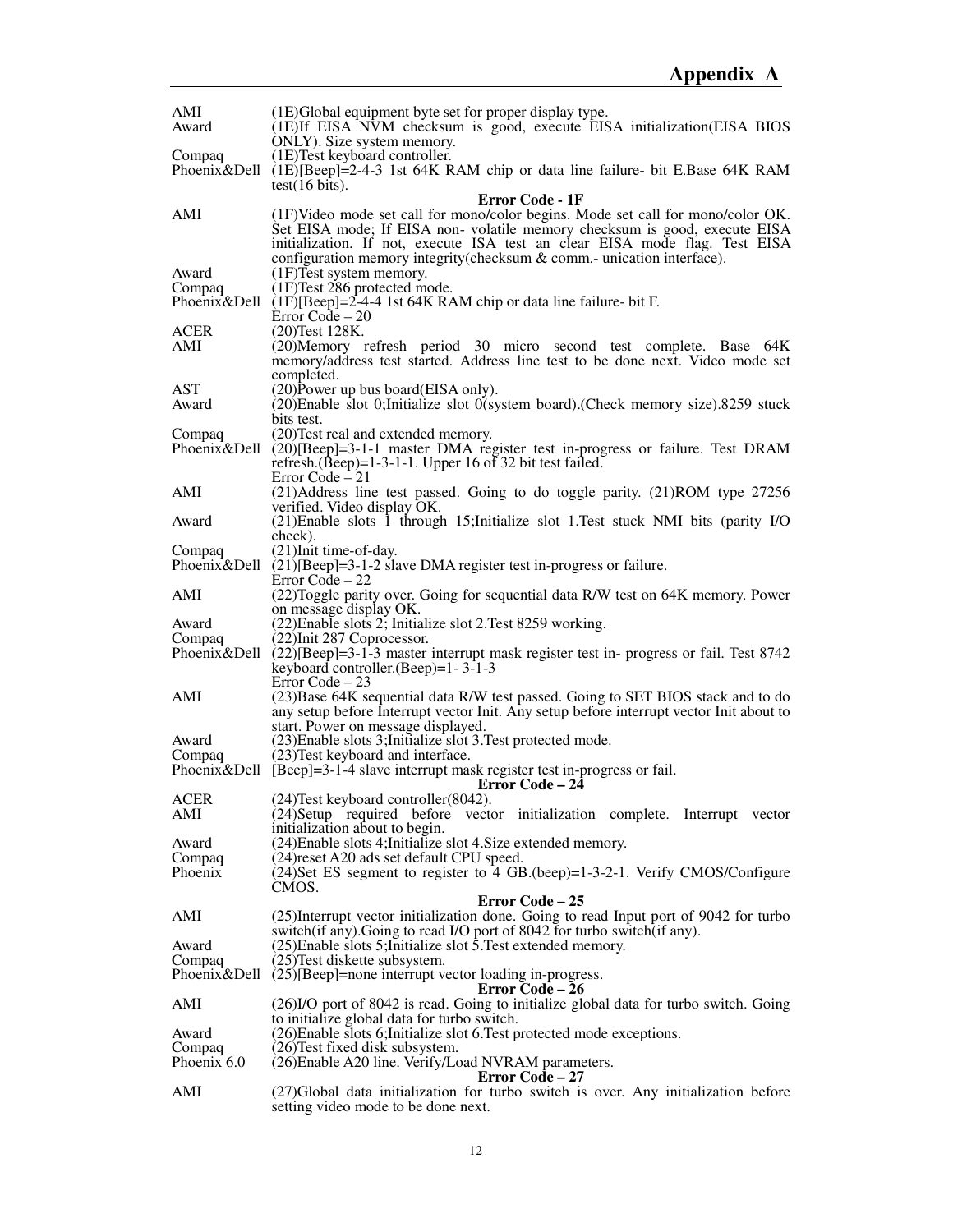| Award              | (27) Enable slots 7; Initialize slot 7. Setup cache control or shadow RAM.                                                                                                    |
|--------------------|-------------------------------------------------------------------------------------------------------------------------------------------------------------------------------|
| Compaq             | (27) initialize parallel printer.                                                                                                                                             |
|                    | Phoenix&Dell $(27)$ [Beep]=3-2-4 keyboard controller test in-progress or failure.                                                                                             |
| <b>ACER</b>        | <b>Error Code – 28</b><br>(28) Test CPU.                                                                                                                                      |
| AMI                | (28) initialization before setting video mode is complete. Going for monochrome                                                                                               |
|                    | mode and color setting . Check extended memory.                                                                                                                               |
| Award<br>Compaq    | (28) Enable slots 8; Initialize slot 8. Setup 8242.<br>(28) Perform search for option ROMs                                                                                    |
|                    | Phoenix&Dell (28)[Beep]=3-3-1 CMOS power-fail and checksum checks in-progress. Auto-size                                                                                      |
|                    | DRAM.(Beep)=1-3-3-1.Protected mode 1.                                                                                                                                         |
| AMI                | Error Code - 29<br>(29)Monochrome mode setting is done. Going for color mode setting.                                                                                         |
| Award              | (29) Enable slots 9; Initialize slot 9.                                                                                                                                       |
| Compaq             | (29) Test for valid system configuration.                                                                                                                                     |
|                    | Phoenix&Dell $(29)$ [Beep]=3-3-2 CMOS configuration info validation in- progress. Initialize POST                                                                             |
|                    | Memory Manager.<br>Error Code – 2A                                                                                                                                            |
| AMI                | (2A)monochrome Color mode setting is done. About to go for toggle parity before                                                                                               |
|                    | optional rom test. About to go for toggle parity before optional ROM Check.                                                                                                   |
| Award              | $(2A)$ Enable slots A; Initialize slot A. $(\overline{2}A)8242$ initialization.                                                                                               |
| Compaq<br>Phoenix  | $(2A)$ Clear screen.<br>(2A)Clear 512K base RAM.(Beep)=1-3-3-3.Aubo-site me- mory chips.                                                                                      |
|                    | Error Code – 2B                                                                                                                                                               |
| AMI                | (2B)Toggle parity over. About to give control for any setup required before optional<br>video ROM check.                                                                      |
| Award<br>Compaq    | (2B) Enable slots B; Initialize slot B. Initialize floppy drive and controller.<br>(2B)Check for invalid time and date.                                                       |
|                    | Phoenix & Dell $(2B)[Beep]=3-3-4$ screen memory test in-progress or failure.                                                                                                  |
|                    | Error Code – 2C                                                                                                                                                               |
| <b>ACER</b><br>AMI | (2C)Set up interrupt controller(8259).<br>(2C)Processing before video ROM control is done. About to look for optional video                                                   |
|                    | ROM and give control.                                                                                                                                                         |
| Award              | $(2C)$ Enable slots C; Initialize slot C. Detect $\&$ initialize serial ports.                                                                                                |
| Compaq             | $(2C)$ Boot.                                                                                                                                                                  |
| Dell<br>Phoenix    | $(2C)[Beep]=3-4-1$ screen initialization in-progress or failure.<br>(2C)RAM failure on address xxxx. If the BIOS detects error 2C, 2E, or 30(base 512K)                       |
|                    | RAM error), it displays and additional word-bitmap(xxxx) indication the address line                                                                                          |
|                    | or bits that failed. For example, "2C 0002" means addressline 1 (bit one set) has                                                                                             |
|                    | failed. "2E 1020 means data bits 12 and 5 (bits 12 and 5 set) have failed in the                                                                                              |
|                    | lower 16 bits. Note that error 30 cannot occur on 386SX systems because they have<br>a 16 rather than 32-bit bus. The BIOS also sends the bitmap to the port-80 LED           |
|                    | display. It first display the check point code, followed by a delay, the high-order                                                                                           |
|                    | byte, another delay, and then the low-order byte of the error. It repeats this sequence                                                                                       |
|                    | continuously. Test 512 base address lines. (Beep) = 1-3-4-1 Activate interleave (if<br>possible). [Beep]3-4-1 screen initialization in-progress or failure.                   |
|                    | <b>Error Code – 2D</b>                                                                                                                                                        |
| AMI                | (2D)Optional video ROM control is done. About to give control to do any                                                                                                       |
|                    | processing after video ROM returns control.                                                                                                                                   |
| Award              | $(2D)$ Enable slots D; Initialize slot D. Detect & initialize parallel ports. Test timer 2.<br>Phoenix & Dell $(2D)[Beep]=3-4-2$ screen retrace tests in-progress or failure. |
|                    | <b>Error Code – 2E</b>                                                                                                                                                        |
| AMI                | (2E)Return from processing after the video ROM control. If EGA/VGA not found                                                                                                  |
| Award              | then do display memory R/W test.                                                                                                                                              |
| Dell               | (2E)Enable slots E; Initialize slot E. Initialize hard drive & controller.<br>$(2E)$ [Beep]=3-4-3 search for video ROM in-progress.                                           |
| Phoenix            | $(2E)$ See Error code "2C".Test 512K base memory.(Beep)= 1-3-4-3.Exit 1st                                                                                                     |
|                    | protected mode test. [Beep]=none search for video ROM in-progress.<br>Error Code – 2F                                                                                         |
| AMI                | (2F)EGA/VGA not found. Display memory R/W test about to begin.                                                                                                                |
| Award              | $(2F)$ Enable slots F; Initialize slot F. Detect & initialize 80x87 Co-Processor.                                                                                             |
| Compaq<br>Phoenix  | $(2F)$ Write to DIAG byte.<br>(2F)Enable cache before system BIOS shadow.                                                                                                     |
|                    | <b>Error Code – 30</b>                                                                                                                                                        |
| <b>ACER</b>        | (30) Set up Temp. interrupt.                                                                                                                                                  |
| AMI                | (30) display memory R/W test passed. About to look for the retrace checking.<br>Virtual mode memory test about to begin.                                                      |
| <b>AST</b>         | $(30)$ Interrupt controller#1.                                                                                                                                                |
| Award              | (30) Get base memory & extended memory size. Size base And extended memory                                                                                                    |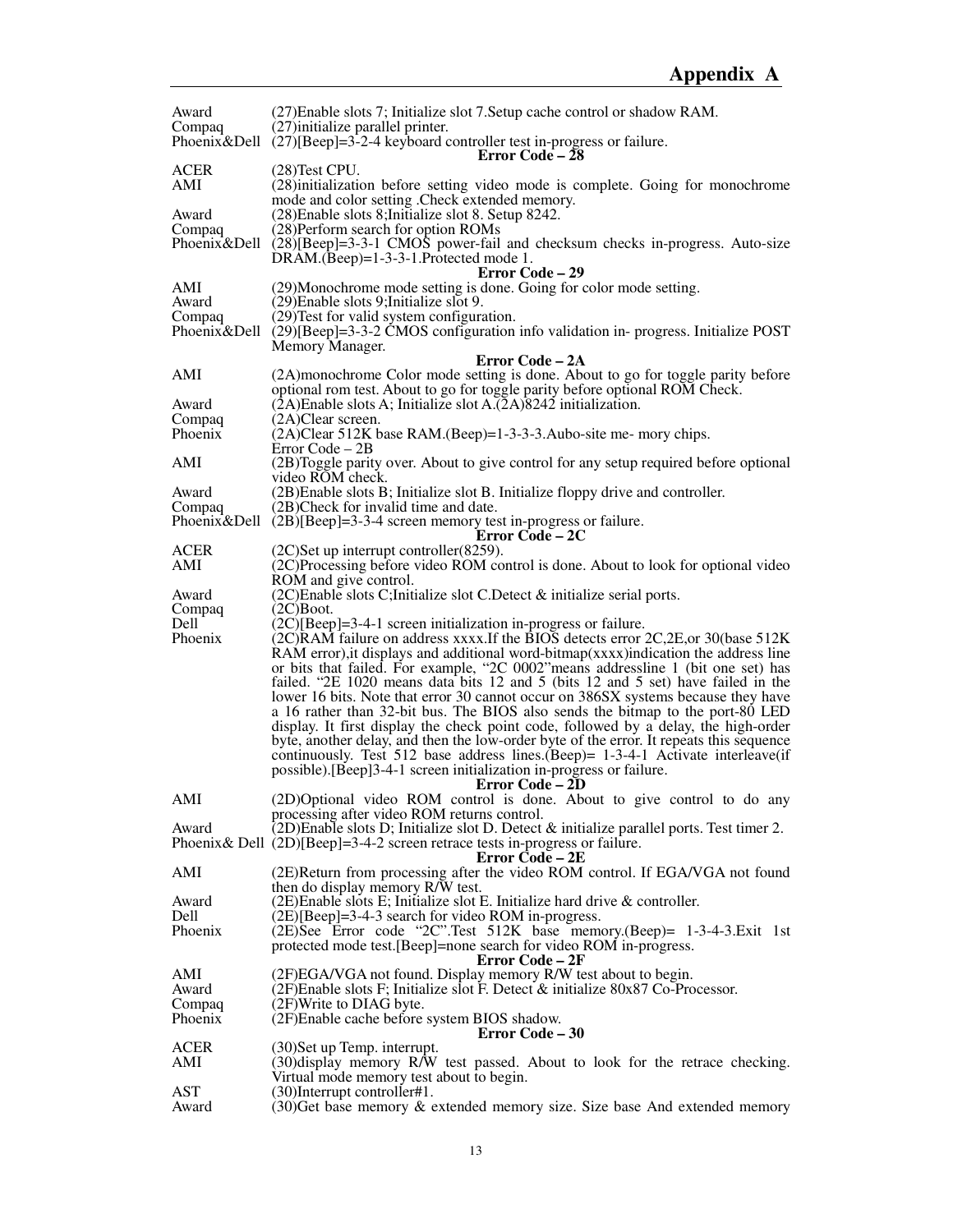|                           | from 256K to 640K and extended memory above 1MB.                                                                                                                                                                                                                                                                               |
|---------------------------|--------------------------------------------------------------------------------------------------------------------------------------------------------------------------------------------------------------------------------------------------------------------------------------------------------------------------------|
| Compaq<br>Dell            | (30)Clear 1st 128K bytes of RAM.<br>(30)[beep]=none screen believed running w/video ROM.                                                                                                                                                                                                                                       |
| Phoenix                   | (30) see Error Code "2C". Unexpected shutdown. [Beep] = no- ne screen believed<br>operable. [Beep]=none screen believed running w/video ROM.                                                                                                                                                                                   |
|                           | Error Code – 31                                                                                                                                                                                                                                                                                                                |
| AMI                       | (31) Display memory R/W test or retrace checking failed. About to do alternate<br>Display memory R/W test. Virtual mode memory test started.                                                                                                                                                                                   |
| AST<br>Award              | $(31)$ Interrupt controller#2.<br>(31) Test base and extended memory; Test base memory from 256K to 640K and<br>extended memory above 1MB using various patterns. Detect $\&$ initialize optional<br>ROM <sub>s</sub> .                                                                                                        |
| Compaq                    | (31) Load interrupt vectors 70-77.<br>Phoenix&Dell (31)[Beep]=none monochromatic screen believed operable.                                                                                                                                                                                                                     |
| AMI                       | Error Code – 32<br>(32) Alternate display memory R/W test passed. About to look for the alternate<br>display retrace checking. Processor executing in virtual mode.                                                                                                                                                            |
| AST<br>Award              | (32) Interrupt controllers for stuck interrupt.<br>(32) Display the Award Plug & Play BIOS extension message (PnP BIOS only). Test<br>EISA extended memory; If EISA mode flag is set then test EISA memory found in<br>slots initialization, This test is skipped in ISA mode and can be skipped with ESC<br>key in EISA mode. |
| Compaq<br>Dell<br>Phoenix | (32) Load interrupt vectors 00-1F.<br>$(32)$ [Beep]=none 40-column color screen believed operable.<br>$(32)$ Test CPU bus-clock frequency. (Beep)=1-4-1-3. Deter- mine system board<br>memory size.                                                                                                                            |
|                           | [Beep]=none 40-column color screen believed operable.<br>Error Code – 33                                                                                                                                                                                                                                                       |
| AMI                       | (33) Video display checking over. Verification of display type with switch setting<br>and actual card to begin. Verification of display type with switch setting and Actual                                                                                                                                                    |
| AST<br>Award<br>Compaq    | Card to begin. Memory address line test in progress.<br>(33) Non-maskable interrupt for stuck interrupt (EISA, P486, P386)<br>(33) Call Tech Support 727-532-4151.<br>(33) Initialize Memory SIZE and RESETWD.<br>Phoenix&Dell (33)[Beep]=none 80-column color screen believed operable. Initialize dispatch                   |
|                           | Manager.<br>Error Code – 34                                                                                                                                                                                                                                                                                                    |
| <b>ACER</b>               | (34) Set up BIOS interrupt vector.                                                                                                                                                                                                                                                                                             |
| AMI                       | (34) Verification of display adapter done. Display mode to be set next. Memory<br>address line test in progress.                                                                                                                                                                                                               |
| Compaq                    | (34) Verify CMOS checksum.<br>Phoenix&Dell (34)[Beep]=4-2-1 timer tick interrupt test in progress or failure. Relocate memory<br>option.                                                                                                                                                                                       |
|                           | Error Code - 35                                                                                                                                                                                                                                                                                                                |
| AMI                       | (35) Display mode set complete. BIOS ROM data area about to be checked.<br>Memory below 1MB calculated.                                                                                                                                                                                                                        |
| Compaq                    | (35)CMOS checksum not valid.<br>Phoenix & Dell $(35)$ [Beep]=4-2-2 shutdown test in progress or failure.<br>Error Code – 36                                                                                                                                                                                                    |
| AMI                       | (36) BIOS ROM data area check over. Going to set cursor for power on message.<br>Memory above 1MB calculated.                                                                                                                                                                                                                  |
| Compaq                    | (36)Check battery power.<br>Phoenix&Dell (36)[Beep]=4-2-3 gate A20 failure. Warm start shut down. Configure EMS memory                                                                                                                                                                                                         |
|                           | option.<br>Error Code - 37                                                                                                                                                                                                                                                                                                     |
| AMI                       | (37) Cursor setting for power on message id complete. Going to display the power<br>on message. Memory test about to start.                                                                                                                                                                                                    |
| Compaq                    | (37) Check for game adapters.<br>Phoenix&Dell $(37)$ [Beep]=1-4-2-4 unexpected interrupt in protected mode. Reinitialize the<br>motherboard chipset.                                                                                                                                                                           |
|                           | <b>Error Code - 38</b>                                                                                                                                                                                                                                                                                                         |
| ACER<br>AMI               | $(38)$ CMOS RAM.<br>(38) Power on message display complete. Going to read new cursor position.<br>Memory below 1MB initialized.                                                                                                                                                                                                |
| Compaq<br>Phoenix         | (38) Check for serial ports.<br>Phoenix&Dell (38)[Beep]=4-3-1 RAM test in progress or failure above address 0FFFFh<br>(38) Shadow system BIOS ROM. (Beep) = 1-4-3-1. Configure wait state option.<br>Error Code – 39                                                                                                           |
| AMI                       | (39) New cursor position read and saved. Going go display the Hit <del>message.</del>                                                                                                                                                                                                                                          |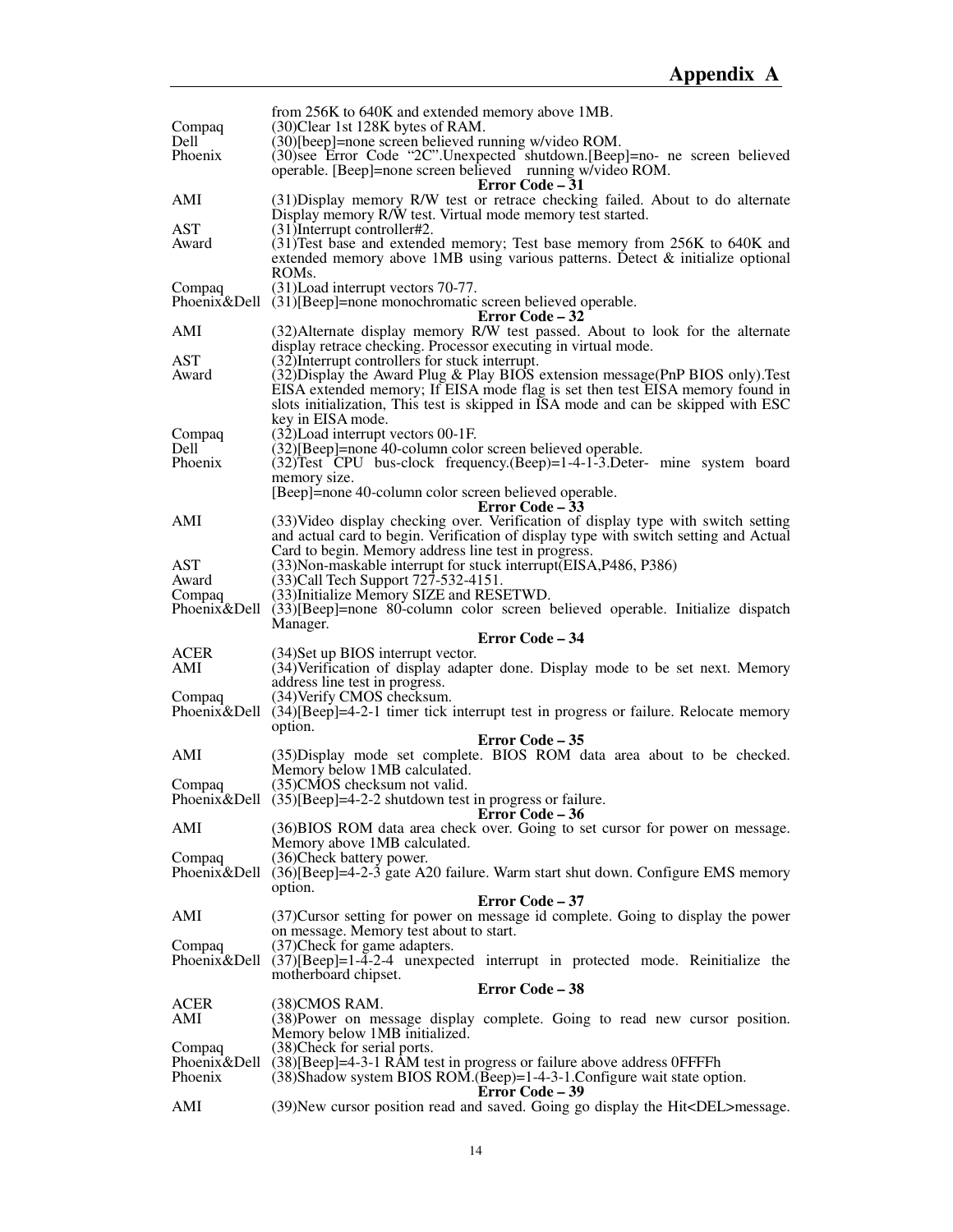|                    | Memory above 1MB initialized.                                                                                                                                           |
|--------------------|-------------------------------------------------------------------------------------------------------------------------------------------------------------------------|
| Compaq<br>Phoenix  | (39) Check for parallel ports.<br>$(39)$ Reinitialize the cache. (Beep)=1-4-3-1                                                                                         |
|                    | Error Code – 3A                                                                                                                                                         |
| AMI                | (3A)Check memory, first 64K, one long beep. Reference string display is over.<br>Going to display the Hit <esc> massage. Memory size display initiated. This will</esc> |
|                    | be updated when the BIOS goes through the memory.                                                                                                                       |
| Award<br>Compaq    | (3A)Check memory.<br>(3A)Initialize Port. And comm. timeouts.                                                                                                           |
|                    | Phoenix & Dell $(3A)[Beep]=4-3-3$ Interval timer channel 2 test in progress or failure.                                                                                 |
| Phoenix            | (3A) Auto-size cache. (Beep) = 1-4-3-3. Retest 64K base RAM.<br><b>Error Code – 3B</b>                                                                                  |
| AMI                | (3b)Hit <del>or<esc>message displayed. Virtual mode memory test about to<br/>start, About to start below 1MB memory test.</esc></del>                                   |
| Compaq             | (3B) Flush keyboard buffer.                                                                                                                                             |
|                    | Phoenix&Dell (3B)[Beep]=4-3-4 Time-Of-Day clock test in progress or failure.<br>Error Code $-3\overline{C}$                                                             |
| <b>ACER</b>        | (3C)Memory size.                                                                                                                                                        |
| AMI                | (3C)Memory test below 1MB completed and about to start above 1MB test.                                                                                                  |
| Award              | (3C)Set flag to allow users to enter CMOS setup utility. Setup enabled.                                                                                                 |
| Phoenix            | $(3C)$ Configure advanced chipset registers. (Beep)=1-4-4-1. Determine relative CPU                                                                                     |
|                    | speed.<br>Phoenix&Dell (3C)[Beep]=4-4-2 Serial port test in progress or failure.                                                                                        |
|                    | <b>Error Code – 3D</b>                                                                                                                                                  |
| AMI                | (3D)Memory test above 1MB completed.                                                                                                                                    |
| Award              | (3D)Initialize keyboard. Install $\overline{PS}/2$ mouse. Initialize & install mouse; Detect if                                                                         |
|                    | mouse is present, initialize mouse, install interrupt vectors.                                                                                                          |
| Phoenix            | $(3D)$ Load alternate registers with CMOS values, $(Beep)=1-4-4-2$<br>Phoenix & Dell $(3D)$ [Beep] = 4-4-2 Parallel port test in progress or failure.                   |
|                    | Error Code – 3E                                                                                                                                                         |
| AMI                | $(3E)$ About to go to real mode(shutdown).                                                                                                                              |
| Award              | (3E) Try to turn on level 2 cache.,                                                                                                                                     |
| Phoenix 3.07       | (3E) Get switches/jumper status from 8742.                                                                                                                              |
| Phoenix&Dell       | (3E)[Beep]=4-4-3 Math CoProcessor test in progress or failure.<br>Error Code - 3F                                                                                       |
|                    |                                                                                                                                                                         |
|                    |                                                                                                                                                                         |
| AMI<br>Award       | (3F)Shutdown successful and Processor in real mode.                                                                                                                     |
|                    | (3F)Enable shadow RAM per CMOS RAM setup or if ME-MORY TYPE is SYS<br>in the EISA configuration.                                                                        |
| Dell               | (3F)Cache memory failure.                                                                                                                                               |
|                    | <b>Error Code – 40</b>                                                                                                                                                  |
| <b>ACER</b><br>AMI | $(40)$ Shutdown#1.                                                                                                                                                      |
|                    | (40) Preparation for virtual mode test started. Going to verify from video memory.<br>CACHE memory on and about to disable A20 address line.                            |
| <b>AST</b>         | (40) CMOS RAM backup battery.                                                                                                                                           |
| Award              | (40) Display virus protest disable or enable.                                                                                                                           |
| Compaq             | (40) Save RESET WD value.                                                                                                                                               |
| Phoenix            | $(40)$ Set initial CPU speed. $(Beep) = 2-1-1-1$ .                                                                                                                      |
| AMI                | Error Code – 41<br>(41) Returned after verifying from display memory. Going to prepare the descriptor                                                                   |
|                    | bables.A20 address line disabled successful.                                                                                                                            |
| AST                | (41)CMOS RAM checksum.                                                                                                                                                  |
| Award              | (41) Initialize floppy disk drive controller.                                                                                                                           |
| Compaq             | (41) Check RAM refresh.                                                                                                                                                 |
| AMI                | Error Code – 42                                                                                                                                                         |
|                    | (42) descriptor tables prepared. Going to enter in virtual mode for memory test. 486<br>internal cache turned on. About to start DMA controller test.                   |
| <b>AST</b>         | (42) Setup CMOS RAM.                                                                                                                                                    |
| Award              | $(42)$ Initialize hard drive & controller; Initialize hard drive controller and any drives.                                                                             |
| Compaq             | (42) Start write cycle of 128K RAM test.                                                                                                                                |
| Phoenix            | $(42)$ Initialize interrupt vectors. (Beep)=2-1-1-3.<br>Error Code – 43                                                                                                 |
| AMI                | (43) Entered in the virtual mode. Going to enable interrupts for diagnostics mode.                                                                                      |
|                    | About to start DMA controller test.                                                                                                                                     |
| Award              | $(43)$ If it is a PnP BIOS, initialize serial & parallel ports. Detect & initialize                                                                                     |
|                    | serial/parallel ports; Initialize any serial and parallel ports (also game port).                                                                                       |
| Compaq             | (43) Reset parity checks.<br><b>Error Code – 44</b>                                                                                                                     |
| <b>ACER</b><br>AMI | (44) Video BIOS ROM initialize.<br>(44) Interrupts enabled (if post switch is on). Going to initialize data to check                                                    |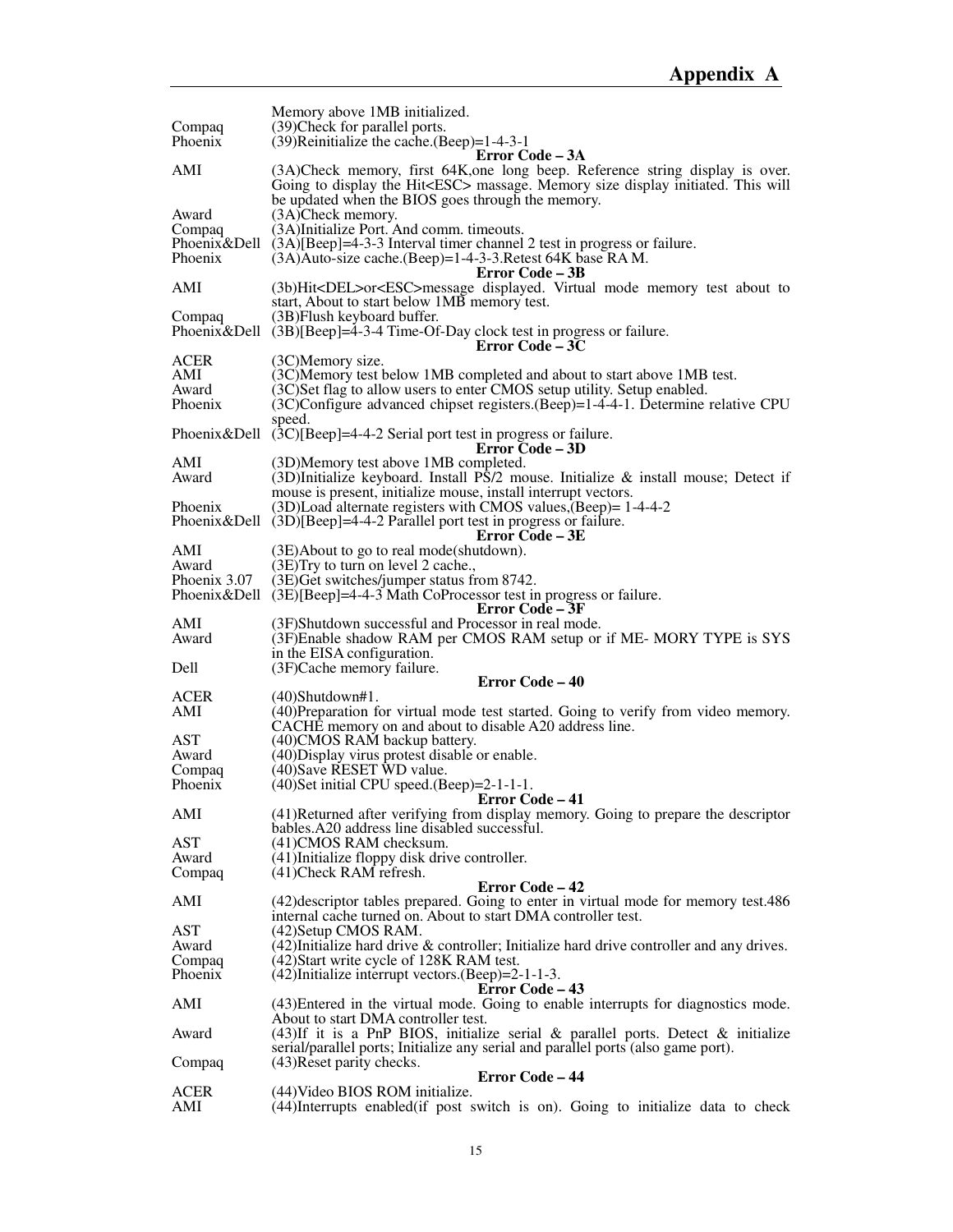| Award              | memory wrap around at 0:0.<br>(44) Going to initialize data to check memory re-map at 0:0.                                                                       |
|--------------------|------------------------------------------------------------------------------------------------------------------------------------------------------------------|
| Compaq             | (44) Start verify cycle if 128K RAM test.                                                                                                                        |
| Phoenix            | $(44)$ Initialize BIOS interrupts. (Beep)=2-1-2-1. Verify video configuration.<br><b>Error Code – 45</b>                                                         |
| <b>ACER</b>        | $(45)$ Set up BIOS RAM.                                                                                                                                          |
| AMI                | $(45)$ Data initialized. Going to check for memory wrap around at 0:0 and the total                                                                              |
|                    | system memory size.<br>$(45)$ Detect & Initialize math CoProcessor; Initialize math CoProcessor.                                                                 |
| Award<br>Compaq    | (45) Check for parity errors.                                                                                                                                    |
| Phoenix            | $(45)$ POST device initialization.                                                                                                                               |
|                    | Error Code – 46                                                                                                                                                  |
| <b>ACER</b><br>AMI | (46) Test controller and cache memory.<br>$(46)$ Memory wrap around test done. Memory size calculation over, writing patterns                                    |
|                    | to test memory.                                                                                                                                                  |
| Award              | (46) display the setup message (to press Ctrl-Alt-Esc to enter setup), and enable                                                                                |
| Compaq             | setup.<br>$(46)$ No RAM errors.                                                                                                                                  |
| Phoenix            | $(46)$ Check ROM copying notice. $(Beep)=2-1-2-3$ . Initialize video system.                                                                                     |
|                    | <b>Error Code – 47</b>                                                                                                                                           |
| AMI<br>Award       | $(47)$ Pattern to be tested written in extended memory, 640K memory.<br>(47) Set system speed for boot.                                                          |
| Compaq             | (47) Got a RAM error.                                                                                                                                            |
| Phoenix            | $(47)$ Initialize manager for PCI Options ROMs. (Beep)=2-1-2-4.                                                                                                  |
|                    | Error Code - 48                                                                                                                                                  |
| <b>ACER</b><br>AMI | (48) Memory test.<br>(48) Patterns written in base memory. Going to find out amount of memory below                                                              |
|                    | 1M memory.                                                                                                                                                       |
| Phoenix            | (48) Check Video configuration against CMOS. (Beep) = 2- 1-3-1. Test for                                                                                         |
|                    | unexpected interrupts.<br>Error Code - 49                                                                                                                        |
| AMI                | (49) Memory below 1M found and verified. Going to find out amount of memory                                                                                      |
|                    | above 1M memory.                                                                                                                                                 |
| Phoenix            | $(49)$ Initialize PCI bus and devices. $(Beep) = 2-1-3-2$ .                                                                                                      |
| AMI                | Error Code – 4A<br>(4A) Amount of memory above 1M found and verified. Going for BIOS ROM data                                                                    |
|                    | area check.                                                                                                                                                      |
| Phoenix            | (4A)Initialize all video adapters in system. (Beep)=2-1-3-3. Start 2nd protected<br>mode test.                                                                   |
|                    | <b>Error Code – 4B</b>                                                                                                                                           |
| AMI                | (4B) Amount of memory above 1M found and verified. Check for soft reset and                                                                                      |
|                    | going to clear memory below 1M for reset. (If power on, go to check                                                                                              |
|                    | point#4Eh).BIOS ROM data area check over. Going to check <esc> and to clear</esc>                                                                                |
| Phoenix            | memory below 1M for soft reset.<br>(4B)Quiet-Boot start(optional).                                                                                               |
|                    | Error Code – 4C                                                                                                                                                  |
| <b>ACER</b>        | $(4C)$ #3 shutdown.                                                                                                                                              |
| AMI                | (4C)Memory below 1M cleared.(SOFT RESET)Going to clear memory above 1M.                                                                                          |
| Phoenix            | (4C)Shadow video BIOS ROM.(Beep)=2-1-4-1.Perform LDT instructions test.<br>Error Code – 4D                                                                       |
| AMI                | (4D)Memory above 1M cleared. (SOFT RESET)Going to save the memory                                                                                                |
|                    | size.(GOTO check point#52h)                                                                                                                                      |
| AMI                | Error Code $-4E$<br>(4E)Memory test started.(NO SOFT RESET)About to display the first 64K memory                                                                 |
|                    | test.                                                                                                                                                            |
| Award              | (4E)If there is any error, show all the error messages on the screen $\&$ wait for user                                                                          |
|                    | to press <f1>.Manufacturing POST loop or display messages; Reboot if</f1>                                                                                        |
|                    | manufacturing POST loop pin is set. Otherwise display any messages and enter<br>setup.                                                                           |
| Phoenix            | $(4E)$ Display copying notice. $(Beep) = 2-1-4-3$ . Perform TR instruction test.                                                                                 |
|                    | Error Code – 4F                                                                                                                                                  |
| AMI                | (4F)Memory size display started. This will be updated during memory test. Going<br>for sequential and random memory test. Processor in real mode after shutdown. |
| Award              | (4F)If password is needed, ask for password. Clear the Energy Star logo(Green                                                                                    |
|                    | BIOS only). Security check; Ask password security.                                                                                                               |
|                    | <b>Error Code – 50</b>                                                                                                                                           |
| <b>ACER</b><br>AMI | $(50)$ #2 shutdown.<br>(50)Memory testing/initialization below 1M complete. Going to adjust displayed                                                            |
|                    | memory size for relocation /shadow. DMA page register test complete.                                                                                             |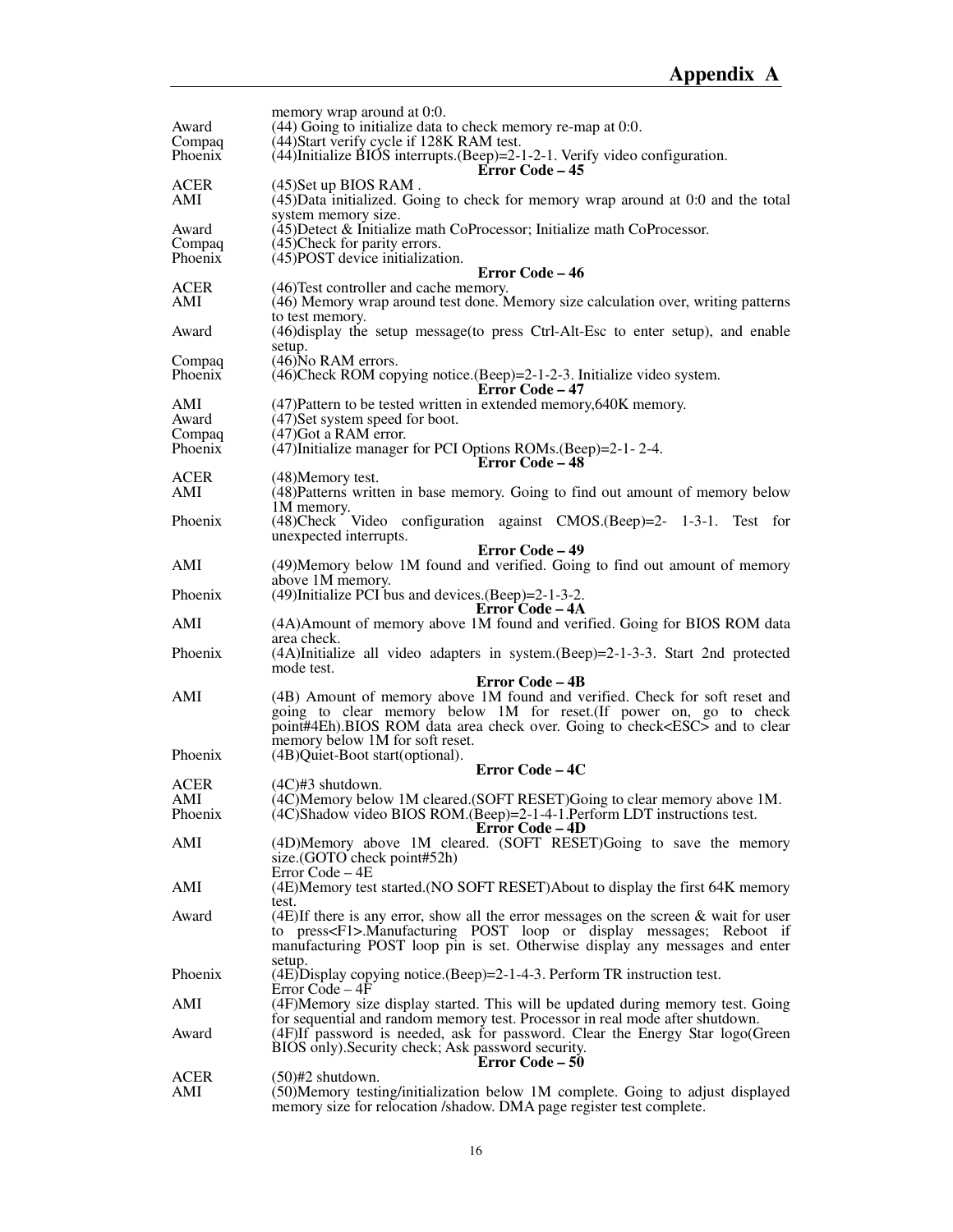| AST<br>Award                                  | (50)Protected mode.<br>(50) Write all the CMOS values currently in the BIOS stack areas back into the                                                                                                                                                                                                                                  |
|-----------------------------------------------|----------------------------------------------------------------------------------------------------------------------------------------------------------------------------------------------------------------------------------------------------------------------------------------------------------------------------------------|
| Compaq                                        | CMOS. Write CMOS; Write all CMOS values back to RAM and clear screen.<br>(50) Check for dual freq in CMOS.                                                                                                                                                                                                                             |
| Chips & Tech<br>Phoenix                       | (50) Hardware initialize.<br>$(50)$ Display CPU type and speed. $(Beep) = 2-2-1-1.50$ )Per- form LSL instruction<br>test. [Beep]=none Custom chip set or custom platform.                                                                                                                                                              |
| AMI                                           | Error Code – 51<br>(51) Memory size display adjusted due to relocation/shadow. Memory test above 1M                                                                                                                                                                                                                                    |
|                                               | to follow. DMA unit-1 base register test about to start.                                                                                                                                                                                                                                                                               |
| <b>AST</b><br>Award<br>Compaq<br>Chips & Tech | $(51)$ Protected mode.<br>(51) Pre-boot enable; Enable parity checker; Enable NMI, Enable cache before boot.<br>(51) Check CMOS VDU configuration.<br>$(51)$ Timer Initialize                                                                                                                                                          |
| Phoenix                                       | (51) Initialize EISA board.<br>Error Code – 52                                                                                                                                                                                                                                                                                         |
| AMI                                           | (52) Memory testing/initialization below 1M complete. Going to save memory size<br>information. Going to prepare to go back to real mode. DMA unit-1 channel OK,<br>about to begin CH-2.                                                                                                                                               |
| Award                                         | (52) Initialize all ISA ROMs. Later PCI initializations (PCI BIOS only). PnP<br>initializations(PnP BIOS only). Program shadow RAM according to setup settings.<br>Program parity according to setup setting. Power Management initialization.<br>Initialize option ROMs; initialize any option ROMs present from C8000h to<br>EFFFFh. |
| Compaq                                        | (52) Start VDU search.<br>Chips $& \text{Techn } (52)$ DMA controller initialize.                                                                                                                                                                                                                                                      |
| <b>Phoenix</b>                                | $(52)$ Test keyboard.(Beep)=2-2-1-3.(52)Perform LAR instruction test.<br>Error Code – 53                                                                                                                                                                                                                                               |
| AMI                                           | (53) Memory size information is saved. CPU registers are saved. Going to enter in                                                                                                                                                                                                                                                      |
| Award                                         | real mode. DMA CH-2 base register test OK.<br>$(53)$ If it is not a PnP BIOS, initialize serial & parallel ports. Initialize time value in<br>BIOS data area. Initialize time value; Initialize time value in 40h BIOS data area.                                                                                                      |
| Compaq                                        | (53) Vector to VDU option ROMs.<br>Chips $& \text{Techn. } (53)$ Initialize interrupt controller.                                                                                                                                                                                                                                      |
| <b>ACER</b>                                   | Error Code – 54<br>$(54)$ #7 shutdown.                                                                                                                                                                                                                                                                                                 |
| AMI                                           | (54) Shutdown successful, CPU in real mode. Going to re- store registers saved<br>during preparation for shutdown. About to check F/F latch for unit-1 and unit-2.                                                                                                                                                                     |
| Compaq<br>Chips $\&$ Tech                     | (54) Initialize primary display adapter.<br>(54) Chip-Set Initialize.                                                                                                                                                                                                                                                                  |
| Phoenix<br>AMI                                | (54) Set key click if enabled. (Beep) = 2-2-2-1. (54) Perform VERR instruction test.<br>Error Code – 55<br>(55) Registers restored. Going to disable gate A20 address line. F/F latch for both                                                                                                                                         |
|                                               | units checked.                                                                                                                                                                                                                                                                                                                         |
| Award<br>Compaq                               | (55) Check PCI video Card-or replace video card.<br>(55) Initialize secondary display adapter.<br>Chips $& \text{Techn. } (55)$ EMS configuration Setup.                                                                                                                                                                               |
| AMI                                           | Error Code – 56<br>(56)A20 address line disable successful. BIOS ROM data area about to be checked.                                                                                                                                                                                                                                    |
|                                               | DMA unit 1 and 2 programming over and about to initialize 8259 interrupt<br>controller.                                                                                                                                                                                                                                                |
| Compaq<br>Chips & Tech<br>Phoenix             | (56) No display adapters installed.<br>(56) Protected mode.<br>(56) Enable keyboard. (Beep) = 2-2-2-3. Unexpected exception.                                                                                                                                                                                                           |
|                                               | Error Code - 57                                                                                                                                                                                                                                                                                                                        |
| AMI                                           | (57)A20 address line disable successful. BIOS ROM data area check halfway. BIOS<br>ROM data area check to be com- plete.8259 initialization over.                                                                                                                                                                                      |
| Compaq<br>Chips & Tech                        | (57) Init primary VDU mode.<br>$(57)$ Memory size.                                                                                                                                                                                                                                                                                     |
|                                               | <b>Error Code – 58</b>                                                                                                                                                                                                                                                                                                                 |
| ACER<br>AMI                                   | $(58)$ #6 shutdown.<br>(58) Memory size adjusted for relocation/shadow. Going to clear Hit <del><br/>message. BIOS ROM data area check over. Going to clear Hit<esc> message.8259</esc></del>                                                                                                                                          |
| Compaq                                        | mask register check OK.<br>(58) Start of VDU test (for each adapter).                                                                                                                                                                                                                                                                  |
| Chips & Tech<br>Phoenix                       | (58) Memory interleave configure.<br>(58) Test for unexpected interrupts. (Beep)=2-3-3-. (58) Perform A20 gate test.                                                                                                                                                                                                                   |
| AMI                                           | Error Code - 59<br>(59)Hit <esc> message cleared.<wait> message displayed. About to start DMA</wait></esc>                                                                                                                                                                                                                             |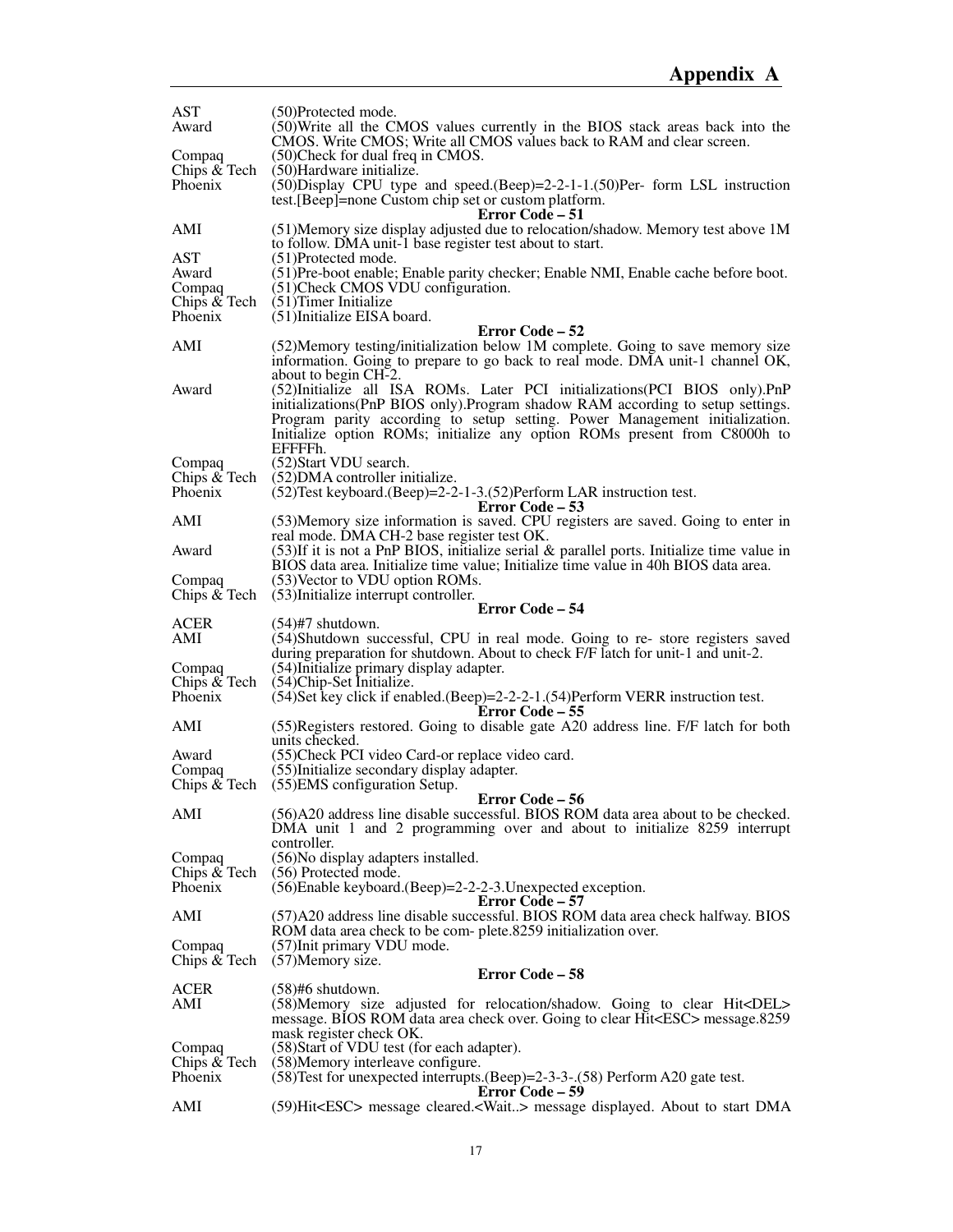| Compaq<br>Chips & Tech<br>Phoenix | and interrupt controller test. Master 8259 mask register OK, about to start slave.<br>(59) Check existence of adapter.<br>(59) Exiting protected mode.<br>(59) Initialize POST display service.<br>Error Code – 5A |
|-----------------------------------|--------------------------------------------------------------------------------------------------------------------------------------------------------------------------------------------------------------------|
| AMI<br>Compaq<br>Chips & Tech     | (5A) About to check timer and keyboard interrupt level.<br>(5A)Blank display, check VDU registers.<br>(5A)Board memory size.                                                                                       |
| Phoenix                           | $(5A)$ Keyboard ready<br>F <sub>2</sub><br>Display<br>prompt<br>"press<br>test.<br>to<br>enter<br>$SETUP''$ . (Beep)=2-2-3-3                                                                                       |
| AMI                               | Error Code – 5B<br>$(5B)$ Timer interrupt OK.                                                                                                                                                                      |
| Compaq<br>Phoenix                 | (5B)Start screen memory test.<br>Chips & Tech (5B)Shadow RAM relocated.<br>(5B) Display CPU cache.                                                                                                                 |
| <b>ACER</b>                       | Error Code – 5C<br>$(5C)$ About to test keyboard and I/O.                                                                                                                                                          |
| AMI                               | (5C) About to test keyboard interrupt.                                                                                                                                                                             |
| Compaq                            | (5C) End of test of adapter, clear memory.                                                                                                                                                                         |
| Chips & Tech<br>Phoenix           | (5C)EMS configure.<br>$(5C)$ Test RAM between 512 and 640K.(Beep)=2-2-4-1. Determine if AT or KT<br>keyboard type.                                                                                                 |
|                                   | Error Code – 5D                                                                                                                                                                                                    |
| AMI                               | (5D)ERROR! Timer/keyboard interrupt not in proper level.                                                                                                                                                           |
| Compaq                            | (5D) Error detected on an adapter.<br>Chips $& \text{Techn. } (5D)$ Wait state configuration is set-up.<br>Error Code – 5E                                                                                         |
| AMI                               | (5E)8259 interrupt controller error.                                                                                                                                                                               |
| Compaq                            | (5E) test the next adapter.<br>Chips $& \text{Techn } (5E)1st 64K RAM re-test.$                                                                                                                                    |
| <b>Phoenix</b>                    | (5E)Enter third protected mode test.                                                                                                                                                                               |
|                                   | <b>Error Code – 5F</b>                                                                                                                                                                                             |
| AMI<br>Compaq                     | $(5F)8259$ interrupt controller test OK.<br>(5F)All adapters successfully tested.<br>Chips $& \text{Techn } (5F) \text{Shadow RAM}.$                                                                               |
|                                   |                                                                                                                                                                                                                    |
|                                   | <b>Error Code – 60</b>                                                                                                                                                                                             |
| <b>ACER</b><br>AMI                | $(60)$ Set up BIOS interrupt.<br>(60) DMA page register test passed. About to go for DMA #1, verify from display                                                                                                   |
| <b>AST</b>                        | memory.<br>$(60)$ RAM size.                                                                                                                                                                                        |
| Award                             | (60) Setup virus protection (Boot sector protection).                                                                                                                                                              |
| Compaq                            | (60) Start of memory test.                                                                                                                                                                                         |
| Chips & Tech<br>Phoenix           | $(60)$ CMOS RAM.                                                                                                                                                                                                   |
|                                   | $(60)$ Test expanded memory.(Beep)=2-3-1-1.(60)Base memory test.<br>Error Code – 61                                                                                                                                |
| AMI                               | $(61)$ Display memory verification over. About to go for DMA #1 base register test.                                                                                                                                |
| AST                               | $(61)$ RAM test.                                                                                                                                                                                                   |
| Award                             | (61) Try to turn on level 2 cache. Set the boot up speed according to setup setting.<br>Last chance for chipset initialization. Last chance for power management                                                   |
| Compaq                            | initialization. Show the system configuration table.<br>(61) Enter protected mode.                                                                                                                                 |
| Chips & Tech                      | $(61)$ Video.                                                                                                                                                                                                      |
|                                   | Error Code - 62                                                                                                                                                                                                    |
| AMI<br>AST                        | (62) DMA#1 base register test passed. About to go for DMA#2 base register test.<br>(62)Shadow RAM.                                                                                                                 |
| Award                             | (62) Setup daylight saving according to setup values. Program the NUM lock, type                                                                                                                                   |
|                                   | rate & type speed according to setup setting. Setup NUM_LOCK; Setup                                                                                                                                                |
|                                   | NUM_LOCK status according to setup.                                                                                                                                                                                |
| Compaq<br>Phoenix                 | (62) Start memory sizing.<br>$(62)$ Test extended memory address lines. (Beep)=2-3-1-3. Base memory address                                                                                                        |
|                                   | test.                                                                                                                                                                                                              |
| AMI                               | Error Code – 63                                                                                                                                                                                                    |
| AST                               | (63) DMA #2 base register test passed. About to go for BIOS ROM data area check.<br>$(63)$ Cache memory.                                                                                                           |
| Award                             | $(63)$ If there is any changes in the hardware configuration, update the ESCD<br>information (PnP BIOS only. Clear memory that have been used. Boot system via                                                     |
| Compaq                            | INT 19h.<br>(63) Get CMOS size.<br>(63)Protected mode interrupt.                                                                                                                                                   |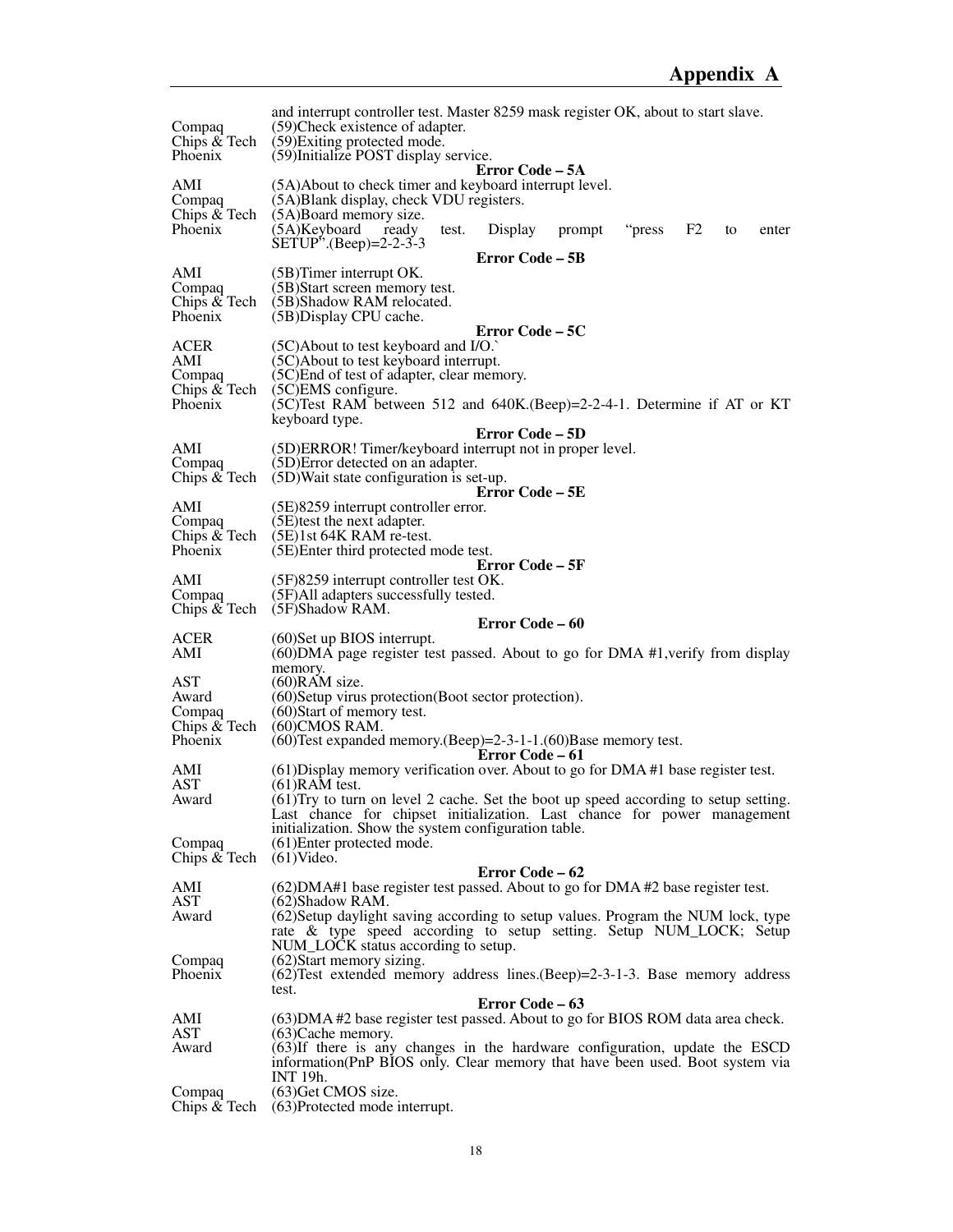|                                         | Error Code – 64                                                                                                                                                                                                      |
|-----------------------------------------|----------------------------------------------------------------------------------------------------------------------------------------------------------------------------------------------------------------------|
| <b>ACER</b><br>AMI                      | (64) Start test real time clock.<br>(64) BIOS ROM data area check halfway. BIOS ROM data area check to be<br>complete.                                                                                               |
| AST<br>Compaq<br>Chips & Tech           | (64) Copy BIOS to shadow RAM.<br>$(64)$ Start test of real memory.<br>$(64)$ Address line A20.                                                                                                                       |
| Phoenix                                 | (64) Jump to User Patch 1. (Beep) = 2-3-2-1. Shadow memory test.<br>Error Code – 65                                                                                                                                  |
| AMI<br><b>AST</b><br>Compaq             | (65) DMA #2 base register test passed. About to program DMA unit 1 and 2.<br>$(65)$ Copy video BIOS to shadow RAM.<br>(65) Start test of extended memory.<br>Chips $& \text{Techn} \quad (65)$ Memory address lines. |
|                                         | Error Code – 66                                                                                                                                                                                                      |
| AMI                                     | (66) DMA unit 1 and 2 programming over. About to initialize 8259 interrupt<br>controller.                                                                                                                            |
| AST<br>Compaq<br>Chips & Tech<br>Compaq | (66) 8254 timer channel #2.<br>(66)Save size of real and extended memory.<br>(66) Memory Test.<br>(66)Configure advanced cache registers. (Beep)=2-3-2-3. Extended memory test.                                      |
| AMI                                     | <b>Error Code – 67</b><br>(67)8259 initialization over. About To start keyboard test.                                                                                                                                |
| <b>AST</b>                              | (67) Memory initialize.                                                                                                                                                                                              |
| Compaq<br>Chips & Tech                  | (67) Update 128K-Option installed CMOS bit.<br>(67) Extended memory.                                                                                                                                                 |
| Phoenix                                 | (67) Initialize Multi Processor APIC.                                                                                                                                                                                |
| <b>ACER</b>                             | <b>Error Code – 68</b><br>$(68)$ Test floppy disk.                                                                                                                                                                   |
| Compaq                                  | (68) Prepare to return to real mode.                                                                                                                                                                                 |
| Chips & Tech<br>Phoenix                 | $(68)$ Timer interrupt.<br>(68) Enable external and CPU caches. (Beep) = 2-3-3-1. Ex- tended address test.<br>Error Code – 69                                                                                        |
| Compaq                                  | (69) Back in real mode-test successful.                                                                                                                                                                              |
| Phoenix                                 | Chips $& \text{Techn } (69)$ Real Time clock.<br>(69) Setup System Management Mode(SMM) area.<br>Error Code – 6A                                                                                                     |
| Compaq                                  | (6A) Back in real mode-error during test.                                                                                                                                                                            |
| Chips & Tech<br>Phoenix                 | (6A) Keyboard controller.<br>$(6A)$ Display external cache size. (Beep)=2-3-3-3. Determine memory test.<br>Error Code – 6B                                                                                           |
| Compaq                                  | (6B) Display error messages.                                                                                                                                                                                         |
| Chips & Tech<br>Phoenix                 | (6B) Test Math chip.<br>(6B) Load custom defaults (optional).<br>Error Code – 6C                                                                                                                                     |
| ACER                                    | (6C) Test hard disk drive.                                                                                                                                                                                           |
| Compaq<br>Chips & Tech                  | (6C) End of memory test.<br>$(6C)$ Test serial port $(RS232)$ .                                                                                                                                                      |
| Phoenix                                 | (6C)Display shadow message.(Beep)=2-3-4-1.Display error messages.<br>Error Code – 6D                                                                                                                                 |
| Compaq                                  | (6D)Initialize KB OK display string.                                                                                                                                                                                 |
| Chips & Tech                            | (6D) Test parallel ports.<br>Error Code – 6E                                                                                                                                                                         |
| Compaq                                  | (6E)Determine size to test.                                                                                                                                                                                          |
| Chips & Tech<br>Phoenix                 | $(6E)$ Dual card.<br>(6E) Display possible high address for UMB recovery. Display non-disposable<br>segments.(Beep)=2-3-4-3.Configure ROM/RAM BIOS.                                                                  |
| Compaq<br>Chips $\&$ Tech               | Error Code – 6F<br>(6F)Start of MEMORY TEST.<br>(6F) Test floppy drive controller.                                                                                                                                   |
| <b>ACER</b>                             | Error Code - 70                                                                                                                                                                                                      |
| AMI                                     | (70) About to test parallel port.<br>(70) start of keyboard test.                                                                                                                                                    |
| Compaq                                  | (70) Display XXXXX KB OK.<br>(70) Test hard drive controller.                                                                                                                                                        |
| Chips & Tech<br>Phoenix                 | $(70)$ Display error messages. $(Beep)=2-4-1-1$ . System time test.                                                                                                                                                  |
| AMI                                     | <b>Error Code – 71</b><br>(71) Keyboard controller BAT test over.                                                                                                                                                    |
| Compaq                                  | (71) Test each RAM segment.                                                                                                                                                                                          |
| Chips & Tech                            | $(71)$ Key-lock.                                                                                                                                                                                                     |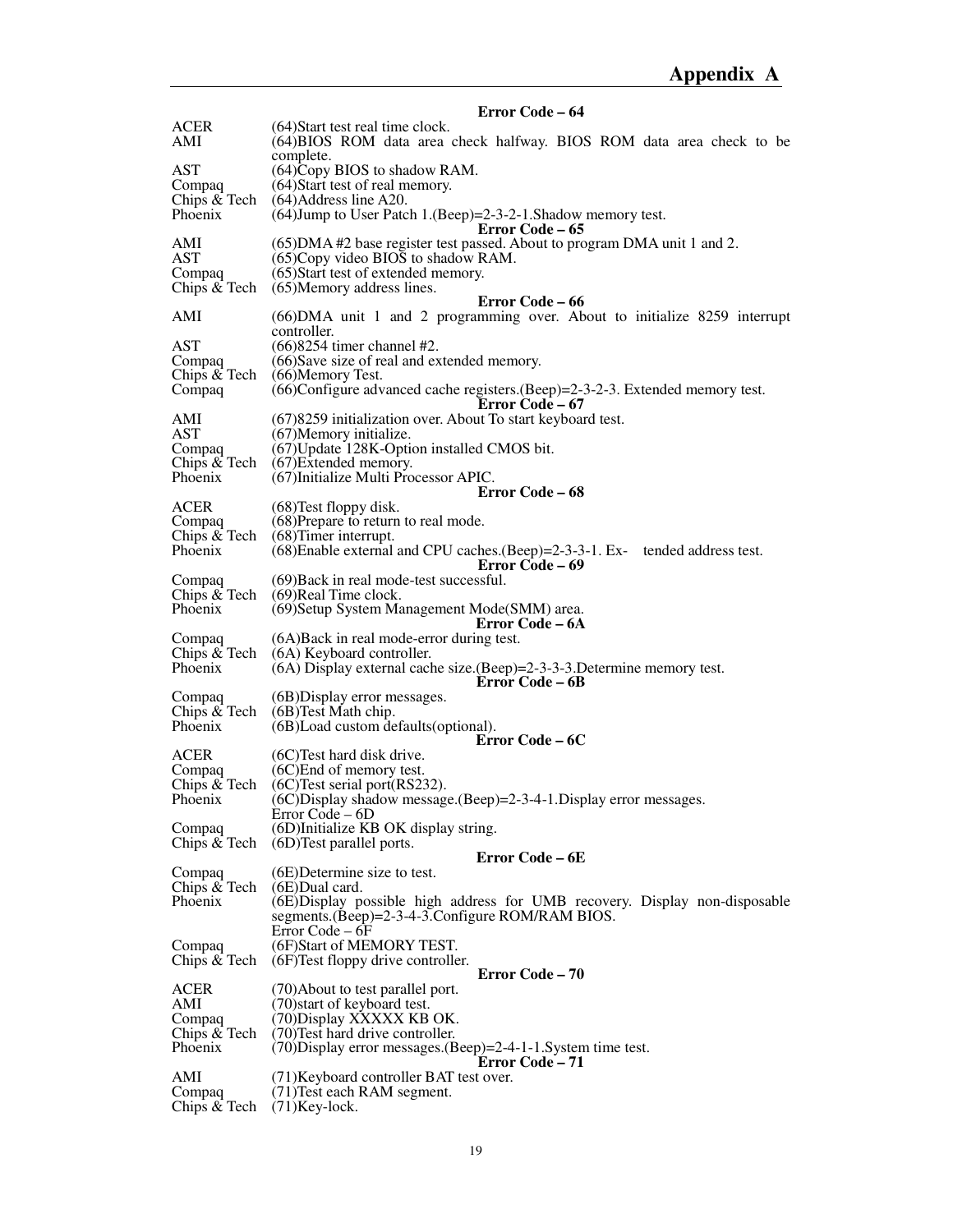|                               | Error Code - 72                                                                                                                                          |
|-------------------------------|----------------------------------------------------------------------------------------------------------------------------------------------------------|
| AMI<br>Compaq<br>Chips & Tech | (72) Keyboard interface test over, mouse interface test started.<br>(72) High order address test.<br>(72) Pointing divide.                               |
| Phoenix                       | $(72)$ Check for configuration errors. (Beep)=2-4-1-3. (72) Real time clock test.<br><b>Error Code – 73</b>                                              |
| AMI<br>Compaq                 | (73) Global data initialization for keyboard/mouse over.<br>(73) Exit memory test.                                                                       |
| ACER<br>AMI                   | <b>Error Code – 74</b><br>(74) About to test serial port.<br>(74) Display 'SETUP' prompt and about to start floppy setup.                                |
| Compaq<br>Phoenix             | (74) Parity error on bus after memory test, system halted.<br>$(74)$ Test real-time clock.(Beep)=2-4-2-1. Test for stuck keys.<br><b>Error Code – 75</b> |
| AMI<br>Compaq                 | $(75)$ Floppy setup over.<br>(75) Start of protected mode test.                                                                                          |
| AMI                           | Error Code - 76<br>(76) Hard disk setup about to start.                                                                                                  |
| Compaq<br>Phoenix             | (76) Prepare to enter protected mode.<br>$(76)$ Check for keyboard errors. $(Beep)=2-4-2-3$ . Initialize hardware interrupt<br>vectors.                  |
|                               | Error Code - 77                                                                                                                                          |
| AMI                           | (77) Hard disk setup over.                                                                                                                               |
| Compaq                        | (77) Test software exceptions.                                                                                                                           |
| <b>ACER</b>                   | <b>Error Code – 78</b><br>(78) Set real time.                                                                                                            |
| Compaq                        | (78) Prepare to return to real mode.                                                                                                                     |
| Phoenix                       | (78) Detect and test CoProcessor.                                                                                                                        |
|                               | <b>Error Code – 79</b>                                                                                                                                   |
| AMI<br>Compaq                 | (79) About to initialize timer data area.<br>(79) Back in real mode-No error.                                                                            |
| AMI                           | Error Code – 7A<br>(7A) Timer data initialized and about to verify CMOS battery power.                                                                   |
| Compaq                        | (7A)Back in real mode-error.                                                                                                                             |
| Phoenix                       | (7A) Determine/Init COM channels.                                                                                                                        |
|                               | <b>Error Code – 7B</b>                                                                                                                                   |
| AMI                           | (7B)CMOS battery verification over.                                                                                                                      |
| Compaq                        | (7B) Exit protected mode.                                                                                                                                |
|                               | Error Code – 7C                                                                                                                                          |
| <b>ACER</b>                   | (7C) scan option. RAMs.                                                                                                                                  |
| Compaq<br>Phoenix             | (7C) High order address test failure.<br>(7C)Set up hardware interrupts vectors. (Beep)=2-4-4-1. Determine LPT channels.                                 |
|                               | <b>Error Code – 7D</b>                                                                                                                                   |
| AMI                           | (7D) About to analyze POST results. About to analyze diagnostic test results for                                                                         |
|                               | memory.                                                                                                                                                  |
| Compaq                        | (7D) Enter cache controller test.<br><b>Error Code – 7E</b>                                                                                              |
| AMI                           | (7E)CMOS memory size updated.                                                                                                                            |
| Compaq                        | (7E) Exit cache controller test.                                                                                                                         |
| Phoenix                       | (7E) Test CoProcessor if present. (Beep) = 2-4-4-3. Initialize BIOS data area.<br>Error Code - 7F                                                        |
| AMI                           | (7F)Look for <del>key and get into CMOS setup if found About to check<br/>optional ROM C000:0.</del>                                                     |
| Compaq                        | (7F)Copy System ROM to high RAM.<br><b>Error Code – 80</b>                                                                                               |
| ACER<br>AMI                   | (80) Determine math CoProcessor is present.<br>(80) Keyboard test started, clearing output buffer, checking for stuck key, About to                      |
|                               | issue keyboard reset command. About to give control to optional ROM in segment<br>$C800$ to $DE00$ .                                                     |
| Compaq                        | $(80)$ Start of 8042 test.                                                                                                                               |
| Phoenix                       | $(80)$ Disable onboard Super I/O ports and IRQs.(Beep)=3-1- 1-1.Detect floppy<br>controller.                                                             |
|                               | <b>Error Code – 81</b>                                                                                                                                   |
| AMI                           | (81) Keyboard reset error/stuck key found. About to issue keyboard controller                                                                            |
|                               | interface test command. Optional ROM control over.                                                                                                       |
| Compaq<br>Phoenix             | $(81)$ Do 8042 self-test.<br>(81) late POST device initialization.                                                                                       |
| AMI                           | Error Code – 82<br>(82) Keyboard controller interface test over. About to write command byte and Init                                                    |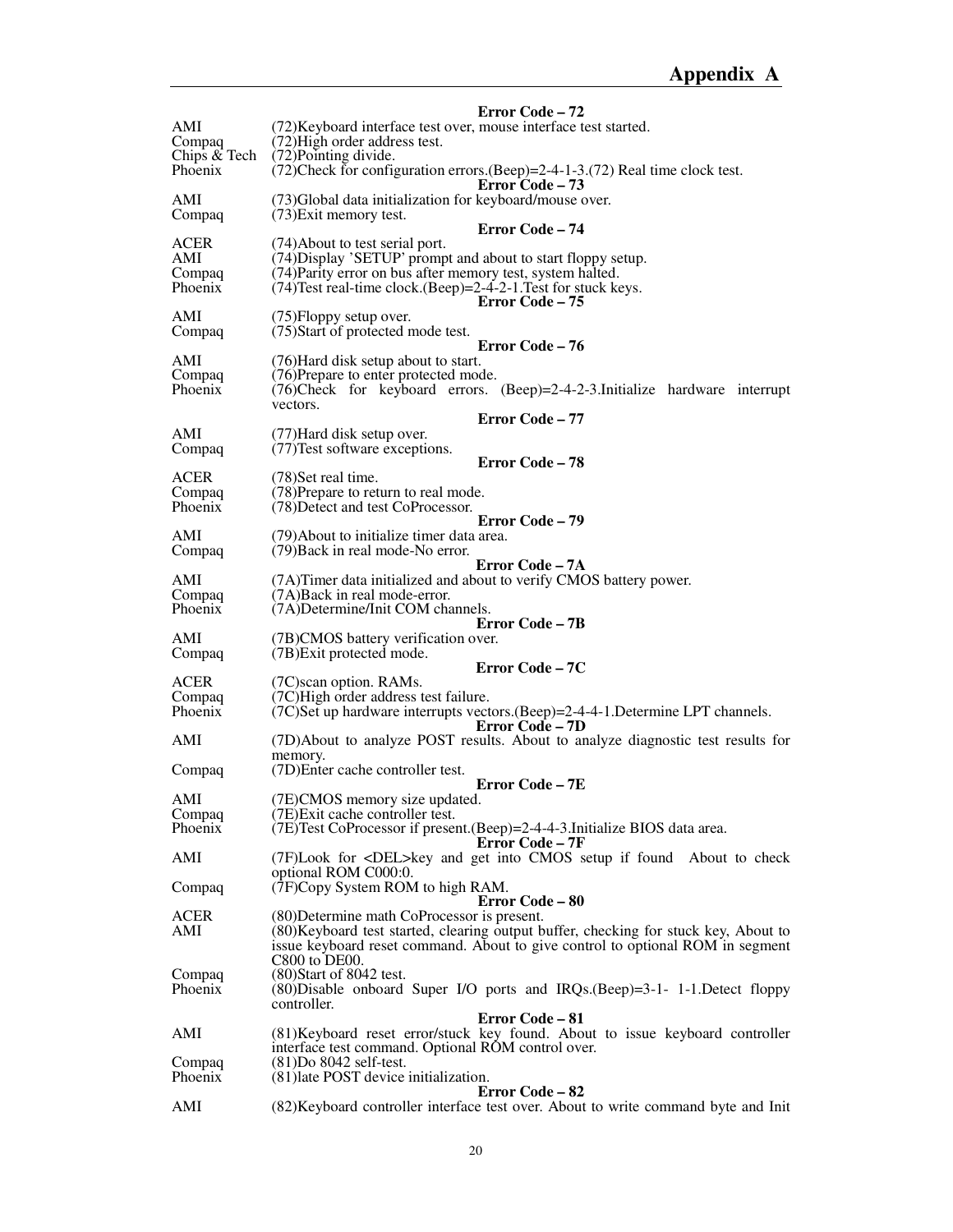| Compaq             | circular buffer. Check for printer ports and put the addresses in global data area.<br>(82) Check result received.                                                       |
|--------------------|--------------------------------------------------------------------------------------------------------------------------------------------------------------------------|
| Phoenix            | (82) Detect and install external RS232 ports. (Beep)=3-1-1-3. Test floppy drives.<br><b>Error Code – 83</b>                                                              |
| AMI                | (83) Command byte written, global data Init done. About to check for lock-key.<br>Check for RS232 ports and put the addresses in global data area.                       |
| Compaq<br>Phoenix  | $(83)$ Error result.<br>(83) Configure non-MCD IDE controllers.                                                                                                          |
| ACER               | <b>Error Code – 84</b><br>(84) Keyboard initialize.                                                                                                                      |
| AMI                | (84) Lock-key checking over. About to check for memory size mismatch with<br>CMOS. CoProcessor detection over. 80287 check/test OK.                                      |
| Compaq<br>Phoenix  | (84) OK 8042, Init mode=5D.<br>$(84)$ Detect and install external parallels ports. $(Beep)=3-1-2-1$ . Fixed disk test.<br>Error Code – 85                                |
| AMI                | (85) Memory size check done. About to display soft error and check for password or<br>bypass setup. About to display soft error message. If no video replace Video card. |
| Phoenix            | (85) Initialize PC-compatible PnP ISA devices.<br>Error Code – 86                                                                                                        |
| AMI                | (86) Password checked. About to do programming before setup. About to give<br>control to system ROM at segment E000.                                                     |
| Compaq<br>Phoenix  | (86) Start keyboard test, reset keyboard.<br>(86)Re-initialize onboard I/O ports.(Beep)=3-1-2-3.(86)Per form external ROM<br>scan.                                       |
| AMI                | Error Code – 87<br>(87) Programming before setup complete. Going to uncompress SETUP code and                                                                            |
| Compaq             | execute CMOS setup. System ROM E000:0 check over.<br>(87) Got acknowledge, read result.                                                                                  |
| Phoenix            | (87) Configure Motherboard Configuration Devices (option-al)<br>Error Code - 88                                                                                          |
| <b>ACER</b><br>AMI | $(88)$ System #1 initialize.<br>(88) Returned from CMOS setup program and screen is cleared. About to do                                                                 |
| Compaq             | programming after setup.<br>$(88)$ Got result, check it                                                                                                                  |
| Phoenix            | (88) Initialize BIOS Data Area. (Beep)=3-1-3-1. Test key-lock/keyboard type.<br><b>Error Code – 89</b>                                                                   |
| AMI<br>Compaq      | (89) Programming after setup complete. Going to display power on screen message.<br>(89) Test for stuck keys.                                                            |
| Phoenix            | (89) Enable Non-Maskable Interrupts (NMIs)<br>Error Code – 8A                                                                                                            |
| AMI                | (8A) First screen message displayed. About to display <wait>message.</wait>                                                                                              |
| Compaq<br>Phoenix  | (8A) Key seems to be stuck.<br>(8A)Initialize Extended BIOS Data Area.(Beep)=3-1-3-3. wait for F1 test.                                                                  |
|                    | <b>Error Code – 8B</b>                                                                                                                                                   |
| AMI                | (8B) First screen message displayed <wait>message displayed. About to do<br/>Main and Video BIOS shadow.</wait>                                                          |
| Compaq<br>Phoenix  | (8B) Test keyboard interface.<br>(8B) Test and initialize PS/2 mouse.                                                                                                    |
|                    | Error Code - 8C                                                                                                                                                          |
| <b>ACER</b><br>AMI | $(8C)$ System #2 initialize.<br>(8C) Main and video BIOS shadow successful. Setup options programming after<br>CMOS setup about to start.                                |
| Compaq             | $(8C)$ Got result, check it.                                                                                                                                             |
| Phoenix            | (8C)Initialize floppy controller. (Beep)=3-1-4-1. Final system initialization.<br><b>Error Code – 8D</b>                                                                 |
| AMI                | (8D) Setup options are programmed, mouse check and Init to be done next. Going<br>for hard disk, floppy reset.                                                           |
| Compaq             | $(8D)$ End of test, no errors.                                                                                                                                           |
| AMI                | Error Code – 8E<br>(8E) Mouse check and initialization complete. Going for hard disk controller reset.<br>About to go For floppy check.                                  |
| Phoenix            | (8E)Interrupt 19 boot loader.                                                                                                                                            |
| AMI                | Error Code – 8F<br>(8F) Hard disk controller reset done. Floppy setup to be done nest.                                                                                   |
| Phoenix            | (8F) Determine number of ATA drives (optional)<br><b>Error Code – 90</b>                                                                                                 |
| <b>ACER</b>        | (90) Invoke interrupt 19 to boot loader.                                                                                                                                 |
| AMI<br>Compaq      | (90) Floppy setup is over. Test for hard disk presence to be done.<br>(90) Start of CMOS test.                                                                           |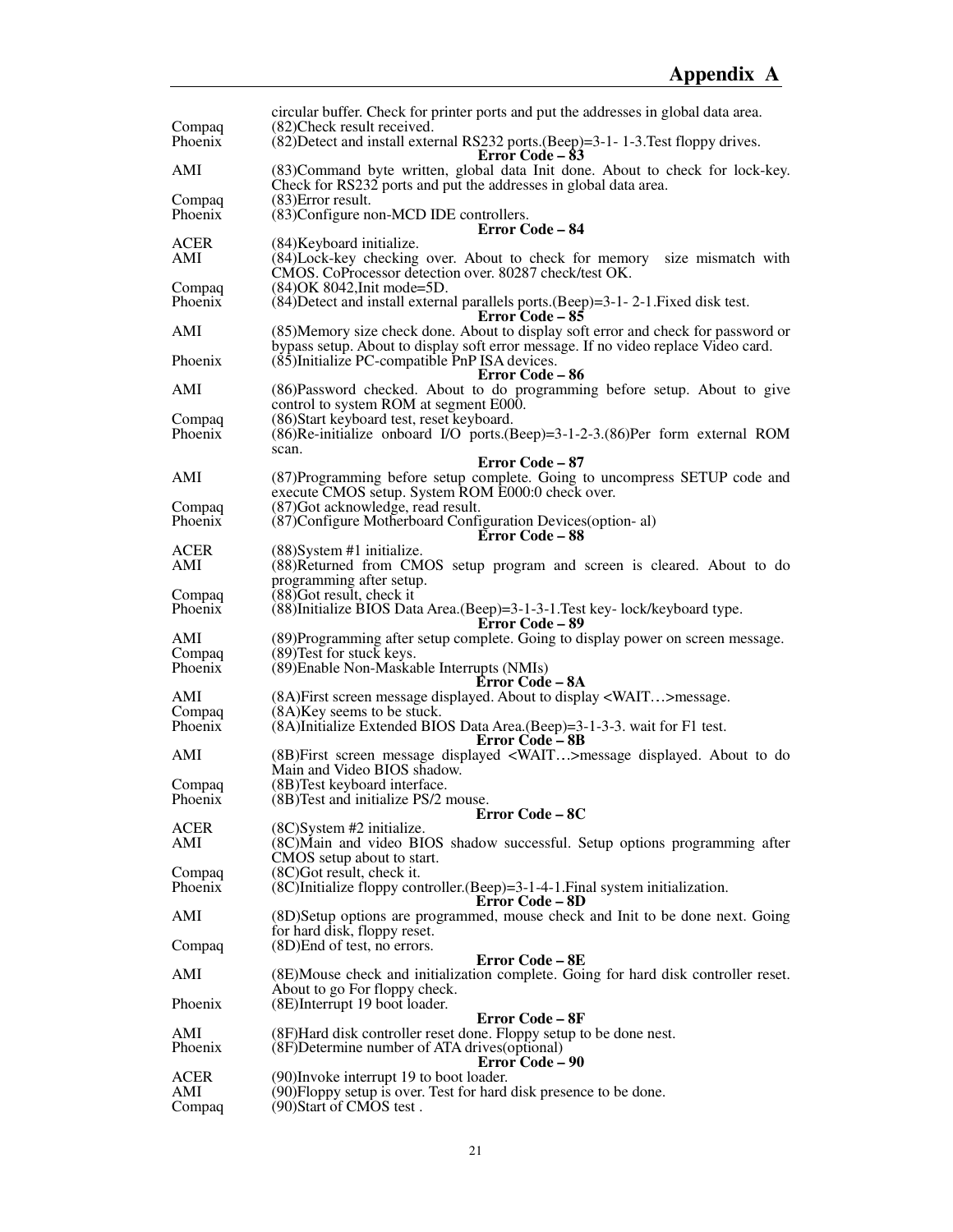| Phoenix                 | Chips $& \text{Techn } (90)$ Set-up RAM.<br>$(90)$ Initialize hard-disk controller. (Beep)=3-2-1-1              |
|-------------------------|-----------------------------------------------------------------------------------------------------------------|
| AMI                     | <b>Error Code – 91</b><br>(91) Floppy setup complete. Hard disk setup to be done next.                          |
| Compaq                  | $(91)$ CMOS seems to be OK.                                                                                     |
| Phoenix                 | Chips $& \text{Techn } (91)$ CPU speed.<br>$(91)$ Initialize local-bus hard-disk controller.(Beep)=3-2-1-2      |
|                         | <b>Error Code – 92</b>                                                                                          |
| AMI<br>Compaq           | (92) Hard disk setup complete. About to go for BIOS ROM data area check.<br>(92) Error on CMOS read/write test. |
| Chips & Tech            | (92) Configuration check.                                                                                       |
| Phoenix                 | (92) Jump to User Patch 2. (Beep) = $3-2-1-3$<br><b>Error Code – 93</b>                                         |
| AMI                     | (93)BIOS ROM data area check halfway. BIOS ROM data area check to be                                            |
| Compaq                  | completed.<br>(93) Start of DMA controller test.                                                                |
| Phoenix                 | (93) Build MPTABLE for multi processor boards.                                                                  |
|                         | Error Code – 94                                                                                                 |
| <b>ACER</b><br>AMI      | $(94)$ #5 shutdown.<br>(94) Hard disk setup complete. Going to set base and extended memory size. BIOS          |
|                         | ROM data area check over.                                                                                       |
| Compaq                  | (94) Page registers seem OK.                                                                                    |
| Chips & Tech<br>Phoenix | (94)POD Bootstrap.<br>$(94)$ Disable A20 address line. (Beep)=3-2-2-1                                           |
|                         | Error Code – 95                                                                                                 |
| AMI                     | (95) Memory size adjusted due to mouse support, hard disk type-47. Going to verify                              |
| Compaq                  | from display memory.<br>(95) DMA controller OK.                                                                 |
| Chips & Tech            | $(95)$ Reset ICS.                                                                                               |
| Phoenix                 | (95)Install CD ROM for boot.                                                                                    |
| AMI                     | <b>Error Code – 96</b><br>(96) Memory size adjusted due to mouse support, hard disk type-47. Going to do any    |
|                         | Init before C800 optical ROM control. Returned after verifying from display                                     |
|                         | memory.                                                                                                         |
| Compaq<br>Chips & Tech  | (96)8237 DMA Initialization complete.<br>$(96)$ BIOS PEAK.                                                      |
| <b>Phoenix</b>          | $(96)$ Clear huge ES segment register. $(Beep) = 3-2-2-3$ .                                                     |
| AMI                     | Error Code – 97<br>(97) Any Init before C800 optional ROM control is over. Optional ROM check $\&$              |
|                         | control will be done next.                                                                                      |
| Chips & Tech            | $(97)$ VGA power.                                                                                               |
| Phoenix                 | (97) Fix-up Multi Processor table.<br>Error Code - 98                                                           |
| <b>ACER</b>             | $(98)$ #A shutdown.                                                                                             |
| AMI                     | (98) Optional ROM control is done. About to give control to do any required                                     |
| Chips & Tech            | processing after optional ROM returns control.<br>(98) Adapters POS.                                            |
| Phoenix                 | (98) Search for option ROMs. One long, two short beeps on checksum                                              |
|                         | failure. (Beep)= $3-2-3-1$ .                                                                                    |
| AMI                     | <b>Error Code – 99</b><br>(99) Any initialization required after optional ROM test over. Going to setup timer   |
|                         | data area and printer base address.                                                                             |
| Phoenix                 | (99) Check for SMART Drive (optional).                                                                          |
| AMI                     | Error Code – 9A<br>(9A)Return after setting timer and printer base address. Going to set the RS-232             |
|                         | base address.                                                                                                   |
| Phoenix                 | (9A)Shadow option ROMS.(Beep)=3-2-3-3.<br>Error Code – 9B                                                       |
| AMI                     | (9B)Returned after RS-232 base address. Going to de any initialization before                                   |
|                         | Co-Processor test.                                                                                              |
| ACER                    | Error Code – 9C<br>$(9C)$ #B shutdown.                                                                          |
| AMI                     | (9C)Required initialization before co-Processor is over. Going to initialize the                                |
|                         | CoProcessor next.                                                                                               |
| Phoenix                 | (9C)Set up Power Management. (Beep)=3-2-4-1.<br>Error Code – 9D                                                 |
| AMI                     | (9D)CoProcessor initialized. Going to do any initialization after CoProcessor test.                             |
| AMI                     | Error Code – 9E<br>(9E)Initialization after CoProcessor test is complete. Going to check expander               |
|                         |                                                                                                                 |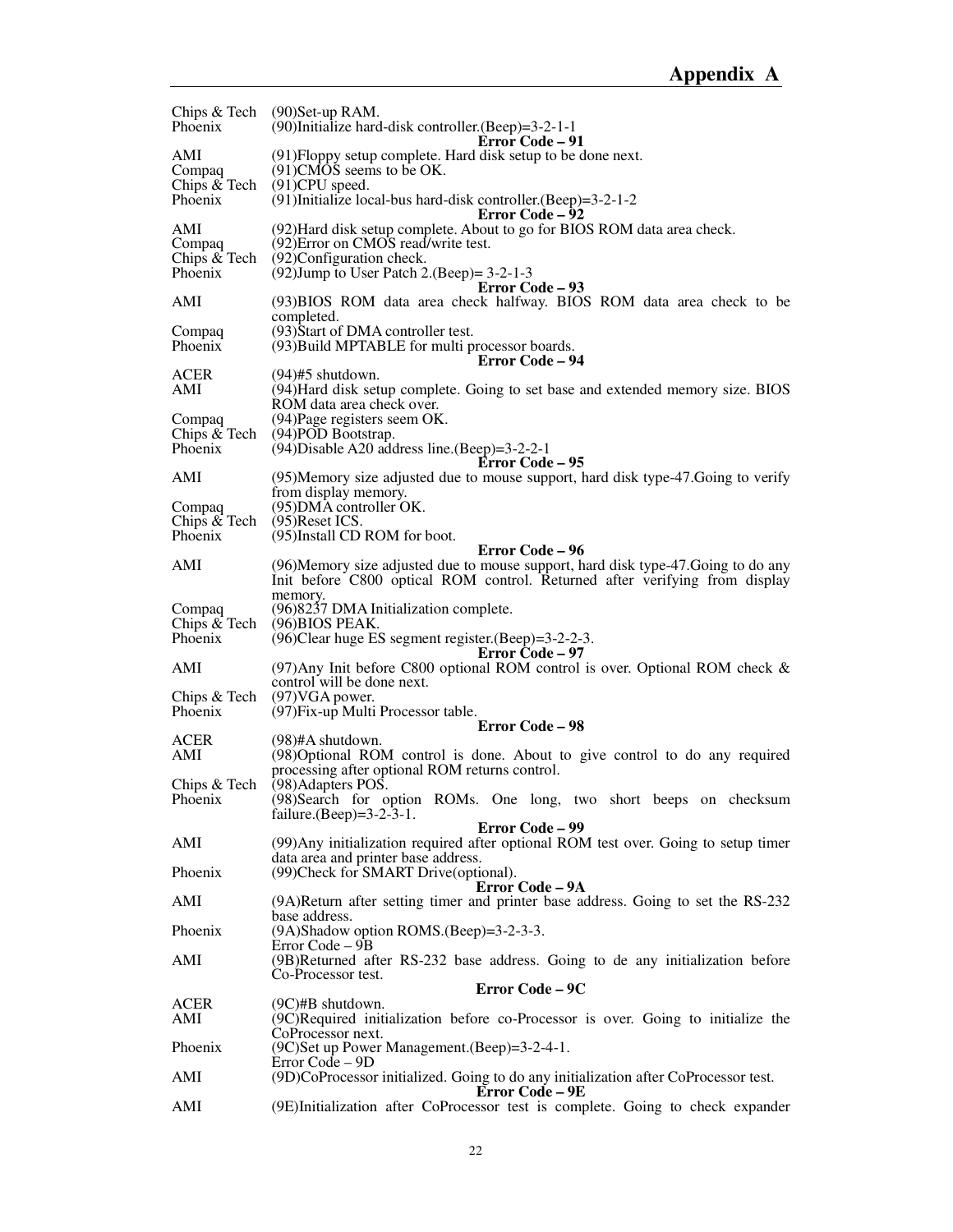| Phoenix           | keyboard, keyboard ID and number-lock.<br>(9E)Enable hardware interrupts.(Beep)=3-2-4-3.                              |
|-------------------|-----------------------------------------------------------------------------------------------------------------------|
|                   | <b>Error Code – 9F</b>                                                                                                |
| AMI               | (9F)Extended keyboard check is done, ID flag set. num-lock on/off. Keyboard ID<br>command to be issued.               |
| Phoenix           | (9F) Determine number at ATA and SCSI drives.<br>Error Code – A0                                                      |
| AMI               | (A0) Keyboard ID command issued. Keyboard ID flag to be reset.                                                        |
| Compaq<br>Phoenix | (A0)Start of diskette tests.<br>$(A0)$ Set time of day $(Beep)=3-3-1-1$                                               |
|                   | <b>Error Code – A1</b>                                                                                                |
| AMI<br>Compaq     | (A1) Keyboard ID flag reset. Cache memory test to follow.<br>$(A1)FDC$ reset active (3F8H bit 2)                      |
| AMI               | Error Code – A2<br>(A2) Cache memory test over. Going to display any soft errors.                                     |
| Compaq            | (A2)FDC reset inactive (3F8H bit 2)                                                                                   |
| Phoenix           | $(A2)$ Check key lock. $(Beep)=3-3-1-3$                                                                               |
| AMI               | <b>Error Code – A3</b><br>(A3)Soft error display complete. Going to set the keyboard type matric rate.                |
| Compaq            | $(A3)FDC$ motoron.                                                                                                    |
| AMI               | Error Code - A4<br>(A4) Keyboard type matric rate set. Going to program memory wait states.                           |
| Compaq            | (A4)FDC time-out error.                                                                                               |
| Phoenix           | (A4)Initialize Type matric rate.                                                                                      |
| AMI               | Error Code - A5<br>(A5)Memory wait states programming over. Going to clear the screen and enable                      |
|                   | parity/NMI.                                                                                                           |
| Compaq            | (A5)FDC failed reset.<br>Error Code – A6                                                                              |
| AMI               | (A6)Screen cleared. Going to enable parity and NMI.                                                                   |
| Compaq            | $(AG)FDC$ passed reset.                                                                                               |
| AMI               | <b>Error Code – A7</b><br>(A7) NMI and parity enabled. Going to do any Initialization required before giving          |
|                   | control to optional ROM at E000.                                                                                      |
| AMI               | Error Code – A8                                                                                                       |
| Compaq            | (A8)Initialization before E000 ROM control over. E000 ROM to get control next.<br>(A8) Start of determine drive type. |
| Phoenix           | $(A8)$ Erase F2 prompt. $(Beep)$ 3-3-3-1                                                                              |
| AMI               | <b>Error Code – A9</b><br>(A9)Returned from E000 ROM control. Going to do any init required after E000                |
|                   | optional ROM control.                                                                                                 |
| Compaq            | (A9) Seek operation initiated.                                                                                        |
| AMI               | <b>Error Code - AA</b><br>(AA)Initialization after E000 optional ROM control is over. Going to display the            |
|                   | system configuration.                                                                                                 |
| Compaq<br>Phoenix | (AA) Waiting for FDC status.                                                                                          |
|                   | $(AA)$ Scan for F2 key stroke. $(Beep)=3-3-3-3$<br>Error Code – AB-AF                                                 |
| Phoenix           | $(AC)$ Enter SETUP. $(Beep) = 3-3-4-1$                                                                                |
| Phoenix<br>Compaq | (AE)Clear in-POST flag.(Beep)=3-3-4-3.Clear Boot fag.<br>(AF) diskette tests complete.                                |
|                   | <b>Error Code – B0</b>                                                                                                |
| AMI               | (B0)System configuration is displayed. Going to un-com- press SETUP code for<br>hot-key setup.                        |
| Award             | (B0)Spurious interrupt occurred in protect mode. Check mismatch memory.                                               |
| Compaq<br>Phoenix | (B0) Start of fixed drive tests.<br>(B0)Check for errors. (Beep)=3-4-1-1. Unknown interrupt occurred.                 |
|                   | Error Code – B1                                                                                                       |
| AMI               | (B1)un-compressing of SETUP code is complete. Going to copy any code to                                               |
| Award             | specific area.<br>(B1)If unmasked NMI occurs, Press F1 to disable NMI, F2 to boot.                                    |
| Compaq            | (B1)Combo board not found, exit.                                                                                      |
|                   | Error Code – B2-B5<br>(B2)Combo controller failed, exit.                                                              |
| Compaq<br>Phoenix | (B2)POST done-prepare to boot operating system. (Beep)=3-4-1-3                                                        |
| Compaq            | (B3) Testing drive 1.                                                                                                 |
| Compaq<br>Phoenix | (B4)Testing drive 2.<br>(B4)One short beep before boot.(Beep)=3-4-3-1                                                 |
| Compaq            | (B5) Drive error (error condition).                                                                                   |
|                   |                                                                                                                       |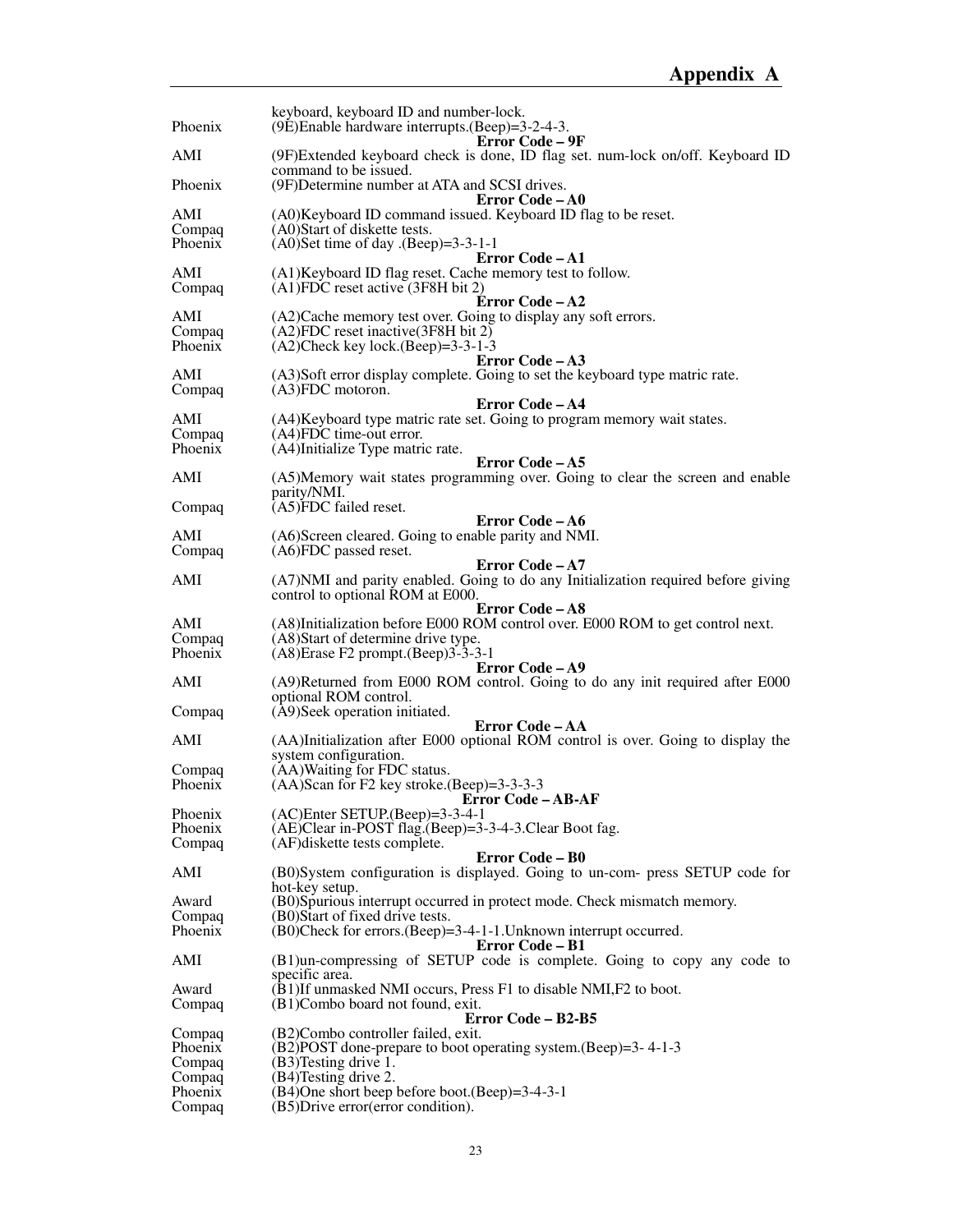| Phoenix      | (B5)terminate Quiet-Boot(optional)                                                 |
|--------------|------------------------------------------------------------------------------------|
|              | Error Code – B6                                                                    |
| Compaq       | (B6)Drive failed (failed to respond).                                              |
| Phoenix      | $(B6)$ Check password(optional).(Beep)=3-4-2-3<br>Error Code – B7-BD               |
| Compaq       | (B7)CMOS RAM invalid or no fixed drives, exit.                                     |
| Compaq       | (B8) Fixed drive tests complete.                                                   |
| Phoenix      | (B8)Clear global descriptor table.(Beep)=3-4-3-4                                   |
| Compaq       | (B9) Attempt to boot diskette.                                                     |
| Phoenix      | (B9)Prepare boot.                                                                  |
| Compaq       | (BA)Attempt to boot fixed drive.                                                   |
| Phoenix      | (BA)Initialize DMI parameters.                                                     |
| Compaq       | (BB)Boot attempt failed (diskette or fixed).                                       |
| Phoenix      | (BB)Initialize PnP option ROMs.                                                    |
| Compaq       | (BC)Boot record read, jump to boot record.                                         |
| Phoenix      | $(BC)$ Clear parity checkers. $(Beep) = 3-4-4-1$                                   |
| Compaq       | (BD) Drive error, retry booting.                                                   |
| Phoenix      | (BD) Display Multi-Boot menu.<br><b>Error Code – BE</b>                            |
| Award        | (BE)Program defaults values into chipset. (BE)Chipset default initialization;      |
|              | Program chipset registers with power on BIOS defaults.                             |
| Compaq       | (BE) Weitck CoProcessor test.                                                      |
| Phoenix      | $(BE)$ Clear screen(optional).(Beep)=3-4-4-3                                       |
|              | Error Code – BF                                                                    |
| Award        | (BF)Program the rest of the chipset                                                |
| Award        | (BF)Chipset initialization; Program chipset registers with setup values.           |
| Phoenix      | (BF)Check virus and backup reminders. (Beep)=3-4-4-4                               |
|              | Error Code – C0                                                                    |
| Award        | (C0) Turn off chipset cache; OEM Specific-cache control.                           |
| Chips & Tech | (C0)System board memory failure.                                                   |
| Phoenix      | $(C0)$ Try to boot with INT 19.(Beep)=4-1-1-1                                      |
| Award        | $Error Code - C1, C2, C3, C4$                                                      |
|              | (C1)Memory presence test; OEM specific-test to size on- board memory. Bad<br>SIMM. |
| Chips & Tech | (C1)I/O channel activated.                                                         |
| Phoenix      | (C1)Initialize POST Error Manager(PEM).                                            |
| AMI          | (C2) NMI is Disable. Power on delay start on.                                      |
| Phoenix      | (C2)Initialize error logging.                                                      |
| AMI          | (C3) Check memory (Cache, Video or first 64K)                                      |
| Award        | (C3) DRAM Select page, Check BIOS setting and first SIMM, Possible address line    |
|              | failure.                                                                           |
| Phoenix      | (C3)Initialize error display function.                                             |
| Award        | (C4)CMOS conflicts, check video switch, BIOS(Chipset) on the video not             |
|              | initializing.                                                                      |
| Phoenix      | (C4)initialize system error handler.<br>Error Code – C5                            |
| AMI          | (C5)Power on delay complete. Going to enable ROM i.c. disable Cache if any.        |
| Award        | (C5)Early shadow; OEM Specific-Early shadow enable for fast boot.                  |
| Phoenix      | (C5)PnPnd dual CMOS(optional)                                                      |
|              | Error Code – C6                                                                    |
| AMI          | (C6)Calculating ROM BIOS checksum.                                                 |
| Award        | (C6)Cache presence test; External cache size detection. (Check Memory first)       |
|              | 64K. Check CPU jumper Setting). Also, Check Video memory                           |
| Phoenix      | (C6)Initialize notebook docking (optional).                                        |
|              | Error Code – C7                                                                    |
| AMI          | (C7)ROM BIOS checksum passed. CMOS shutdown register test to be done next.         |
| Award        | (C7)Shadow video/system BIOS after memory pass.                                    |
| Phoenix      | (C7)Initialize notebook docking late.<br>Error Code – C8,C9                        |
| AMI          | (C8)CMOS Shutdown register test done. CMOS checksum calculation to be done         |
|              | next.                                                                              |
| Award        | (C8)CMOS Shutdown, time delay.                                                     |
| Phoenix      | (C8)Force check(optional)                                                          |
| Phoenix      | (C9)Extended checksum(optional)                                                    |
|              | Error Code – CA, CB, CC                                                            |
| AMI          | (CA)CMOS checksum calculation is done, CMOS Drag byte written. CMOS status         |
|              | register about to initializing for Date and Time.                                  |
| Award        | (CA)Micronics cache initialization.                                                |
| AMI          | (CB)CMOS status register Init done. Any initialization before keyboard BAT to be   |